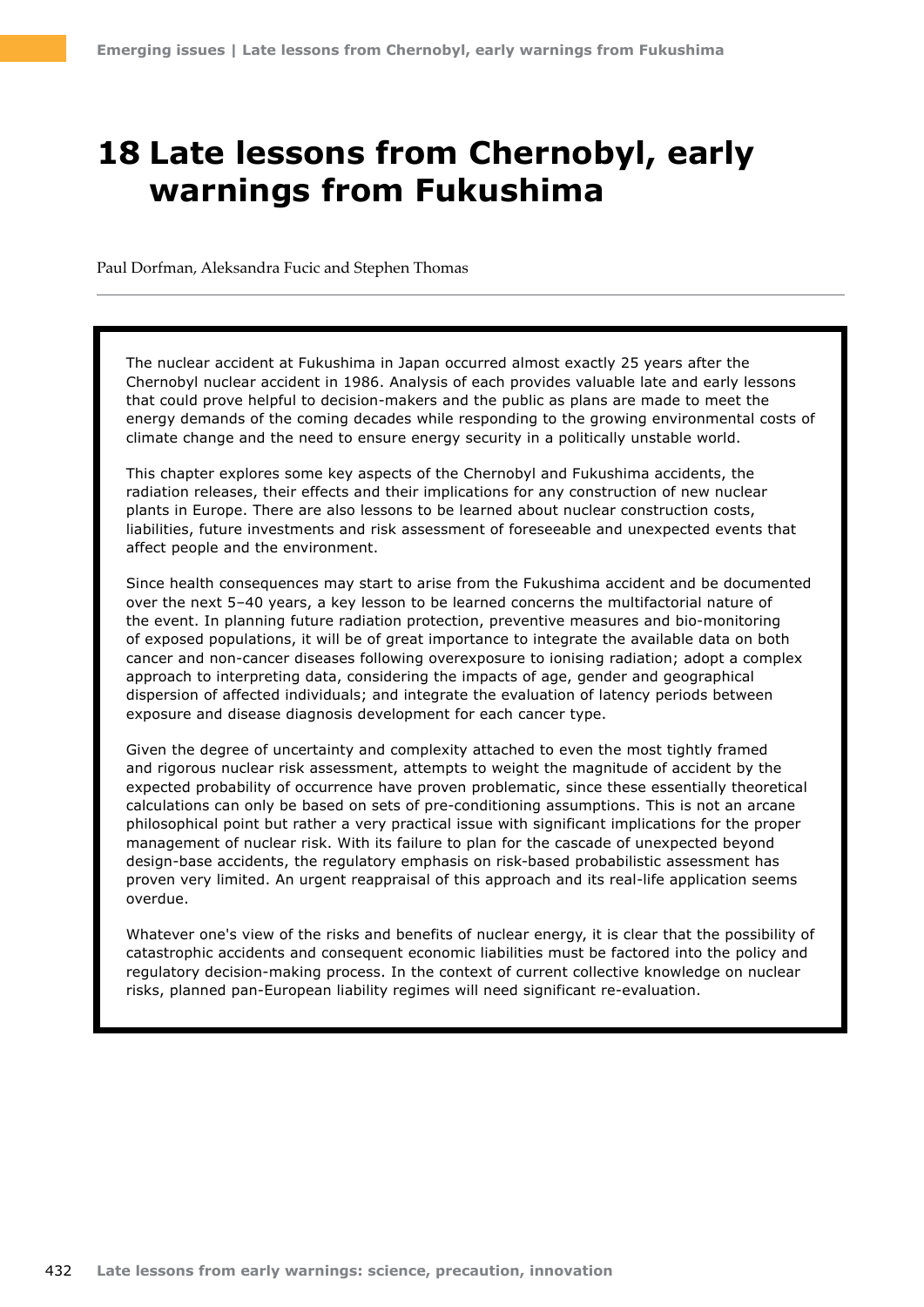# **18.1 Introduction**

The chapter on climate change has demonstrated the need to plan for a low-carbon energy future, and an ambitious long-term target of 80–95 % reductions in greenhouse gases by 2050 has been set by the European Union (EU) (EU, 2011). Although some scenarios suggest that future energy demands could be met without nuclear electricity production  $(1)$ (IPPC, 2011; SRU, 2011b), others suggest greater reliance on new nuclear capacity in Europe  $(2)$ , as well as Asia (Yi-chong, 2011).

At present, nuclear energy is used in 30 countries and Taiwan, producing roughly 13 % of the world's commercial electricity, and currently 14 countries and Taiwan are in the process of planning the building of new nuclear capacity. There are 435 nuclear power reactors in operation around the world — at the peak of nuclear generation in 2002 there were 444 — of which 189 are in pan-Europe and the Russian Federation, comprising about one third of the world's 146 civil reactors, with France alone generating close to half of the EU's nuclear production from 58 plants (Schneider et al., 2011).

With mounting public concern and policy recognition over the speed and pace of low carbon energy transition needed to mitigate climate change, nuclear power has been reframed as a response to the threat of global warming. Proponents conclude that nuclear provides a secure supply of low carbon base-load energy, safe in operation and powered by a reliable source of uranium supplies (IAEA, 2000; EDF, 2012; NIA, 2012; WNA, 2012). However, at the heart of the question of nuclear power are differing views on how to apply foresight, precaution and responsibility in the context of the possibility of accidents.

## **18.2 Chernobyl**

On the 26th April 1986 an explosion at the Chernobyl Nuclear Power Plant No. 4 in Northern Ukraine resulted in widespread cross-boundary atmospheric pollution by fission-product radioisotopes. Following what is understood to have been a misconceived reactor experiment, a positive void coefficient caused reactivity excursion, resulting in a steam explosion that destroyed the plant. Over the six

days of open containment 30–60 % of the Chernobyl reactor core's fission products were released to the atmosphere, 6.7 tonnes of material from the core. This material was projected high into the atmosphere, spreading radioactive isotopes over more than 200 000 square kilometres (km<sup>2</sup>) of Europe (UNDP, 2002). In response, the authorities evacuated and subsequently relocated around 115 000 people from areas surrounding the reactor; after 1986, a further 220 000 people from Belarus, the Russian Federation and Ukraine were re-settled (UNSCEAR, 2008).

Each day some 3 500 workers enter the 30 kilometre exclusion zone, established by the Ukraine, to monitor, clean and guard the site, where remediation work is likely to continue until 2065 — although less than half the resources needed to fund the remediation have been raised, and the completion date has slipped by a decade. The work includes managing the long-term storage of waste from Reactor 4, and more than 20 000 spent fuel canisters from the site's other reactors. Significant quantities of radioactive waste continue to be generated — partly due to ongoing flooding in some areas of the waste-storage buildings and Reactor 4's turbine hall, forcing the pumped discharge and on-site storage of around 300 000 litres of radioactively contaminated water per month (Peplow, 2011).

#### *18.2.1 Post-Chernobyl meta-analyses*

Whilst it is outside the remit of this discussion to rehearse in detail the very broad literature on radiation risk epidemiology, it is sufficient to note that the precise estimation of acute and long-term health effects as a result of the Chernobyl accident remains problematic and subject to ongoing critique. This is because epidemiological evidence on health impacts is contradictory and conflicting. The link between radiation and the aetiology of cancer and leukaemia is well established — but the debate continues about the risks of those diseases, in particular childhood cancer and leukaemia, from Chernobyl releases and in the vicinity of other operational nuclear installations elsewhere (Box 18.1).

It is therefore unsurprising to see significant differences in the understanding and interpretation

<sup>(1)</sup> The German governments Energiekonzept involves a reduction in primary energy consumption by 50 % between 2008 and 2050, a reduction in electricity consumption of 25 %, and a reduction in carbon emissions by 80 % (SRU, 2011a).

<sup>(2)</sup> Planning for the same carbon target as the German government, the UK government's National Policy Statement on Energy envisages a doubling of electricity demand by 2050 and a potential trebling of total installed capacity (DECC, 2011). As a result, the policy foresees the construction of a series of new nuclear plants in the United Kingdom.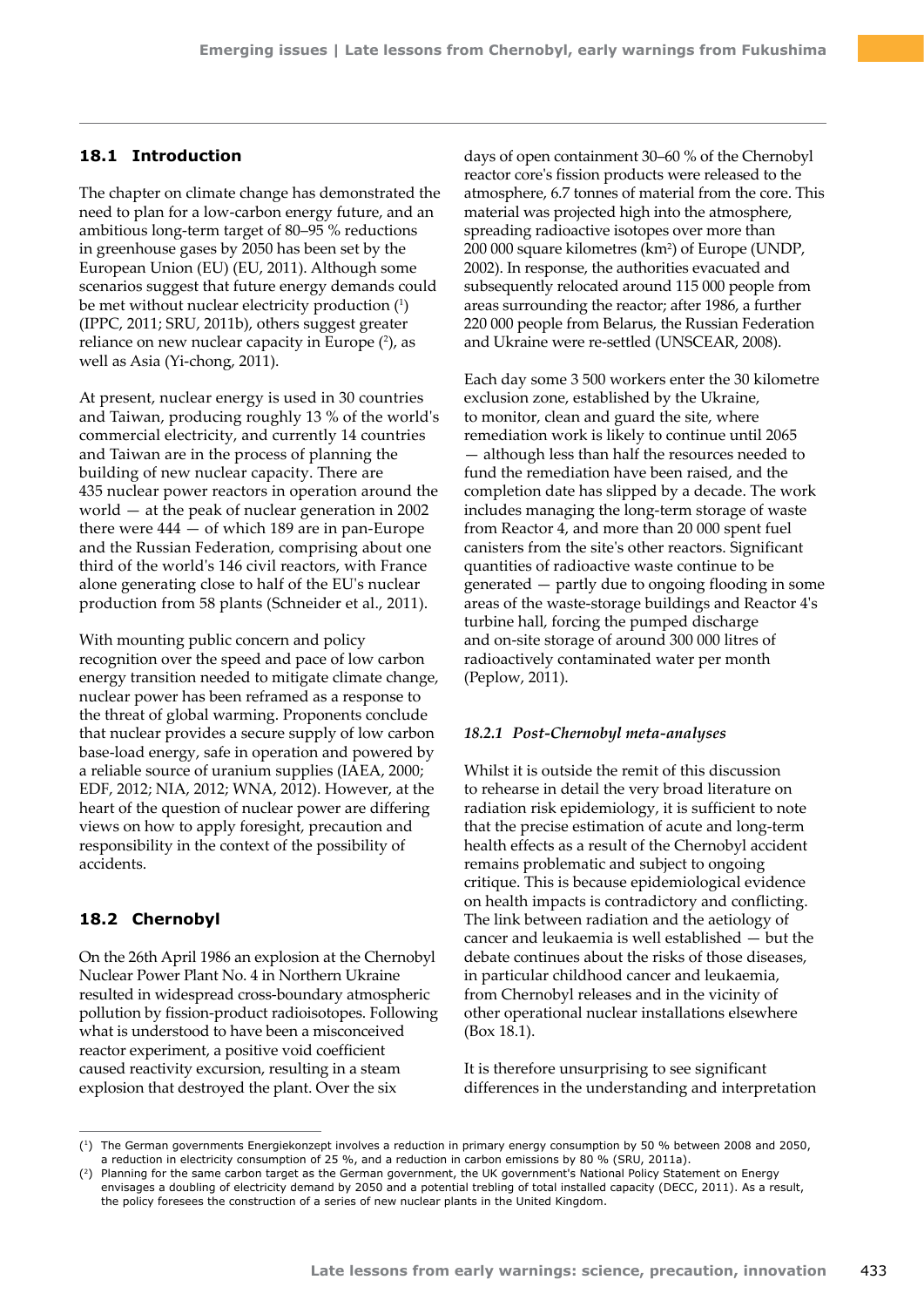#### **Box 18.1 Low level radiation epidemiology**

There are significant uncertainties associated with the choice of differing models used to interpolate radiation risk between populations with different background disease rates; for the projection of risk over time; for the extrapolation of risks following primarily a single external high dose and a high dose-rate in contrast to cumulative low dose and low dose-rate exposures (ARCH, 2010). Despite this, the analysis of incidence and distribution of disease (epidemiology) remains fundamental to radiation-risk determination and standard setting. Epidemiological investigations ranging from the Japanese atomic bomb life span survivor studies to more numerically and temporally limited studies have provided a weight of evidence about the effects of ionizing radiation on humans. Whilst a range of studies suggests no causal or associative link between routine discharges from operating nuclear plants (Jablon et al., 1991; Yoshimoto et al, 2004; Evrard et al., 2006; COMARE, 2011), this important debate is ongoing.

One of the most significant data sets in this debate comprises a national case-control study, funded and published by the Federal Office for Radiation Protection on behalf of the German Federal Ministry for the Environment and conducted by the German Childhood Cancer Registry on childhood cancer near nuclear installations. This study investigated childhood leukaemia and cancer incidence near nuclear plants from 1980 to 2003, providing evidence of a significant increase in childhood leukaemia and cancer risk near to nuclear plants in Germany (Kaatsch et al., 2007; Kaatsch et al., 2008a; Kaatsch et al., 2008b; Spix et al., 2008). The German Federal Office for Radiation Protection formally confirmed these findings, stating that 'in the vicinity of nuclear power plants, an increased risk of 60 % was observed for all types of childhood cancer, and for childhood leukaemia the risk doubled equaling a risk increase of approximately 100 %' (BfS, 2008). In response, the UK scientific advisory body Committee on Medical Aspects of Radiation in the Environment (COMARE) 14th Report (2011) critiqued the German study, and discounted the findings, noting that COMARE's primary analysis of the latest British data had revealed no significant evidence of an association between risk of childhood leukaemia and living in proximity to a UK nuclear facility (COMARE, 2011). The Committee also pointed to the role of unidentified viral infections rather than radiation exposure in the aetiology of childhood leukaemia near nuclear power plant (Kinlen, 2011).

Subsequently, in early 2012, a further nation-wide case-controlled investigation by Institut Nationale de la Santé et de la Recherche Medicale (INSERM) on behalf of France's nuclear safety research body, Institut de Radioprotection et de Sûreté Nucléaire (IRSN), demonstrated a statistically significant doubling of the incidence of leukaemia near to nuclear plants in France between 2002 and 2007 (Sermage-Faure et al., 2012). However, neither a causal link nor an association between gaseous discharges and ill health were established.

of Chernobyl health effects. The problem may be exacerbated by the nature of previous studies, which have been described as forming a patchwork rather than a comprehensive, structured attempt to delineate the overall health consequences of the accident (ARCH, 2010). Nevertheless, despite differences in the types of exposure, doses, dose rates and applied methodologies, data on the health consequences of the Chernobyl accident add to knowledge collected from atomic bomb victims and from populations over-exposed during nuclear accidents and nuclear weapons testing. Integration of the available data on related health risks gives added value in preparing radiation protection

protocols and in the management of subsequent nuclear accidents, such as Fukushima.

Focusing only on Belarus, Ukraine and the Russian Federation, and no other exposed countries and populations, the International Atomic Energy Authority (IAEA) convened the Chernobyl Forum (2005) that predicted a potential total mortality of about 4 000. Discounting the significantly raised childhood thyroid cancer incidence  $(3)$ , the United Nations Scientific Committee on the Effects of Atomic Radiation (UNSCEAR, 2008) found no evidence of increases in overall cancer incidence or mortality rates or in rates of non-malignant

<sup>(3)</sup> In Belarus, the Russian Federation and Ukraine nearly 5 000 cases of thyroid cancer have now been diagnosed to date among children who were aged up to 18 years at the time of the accident (WHO, 2006).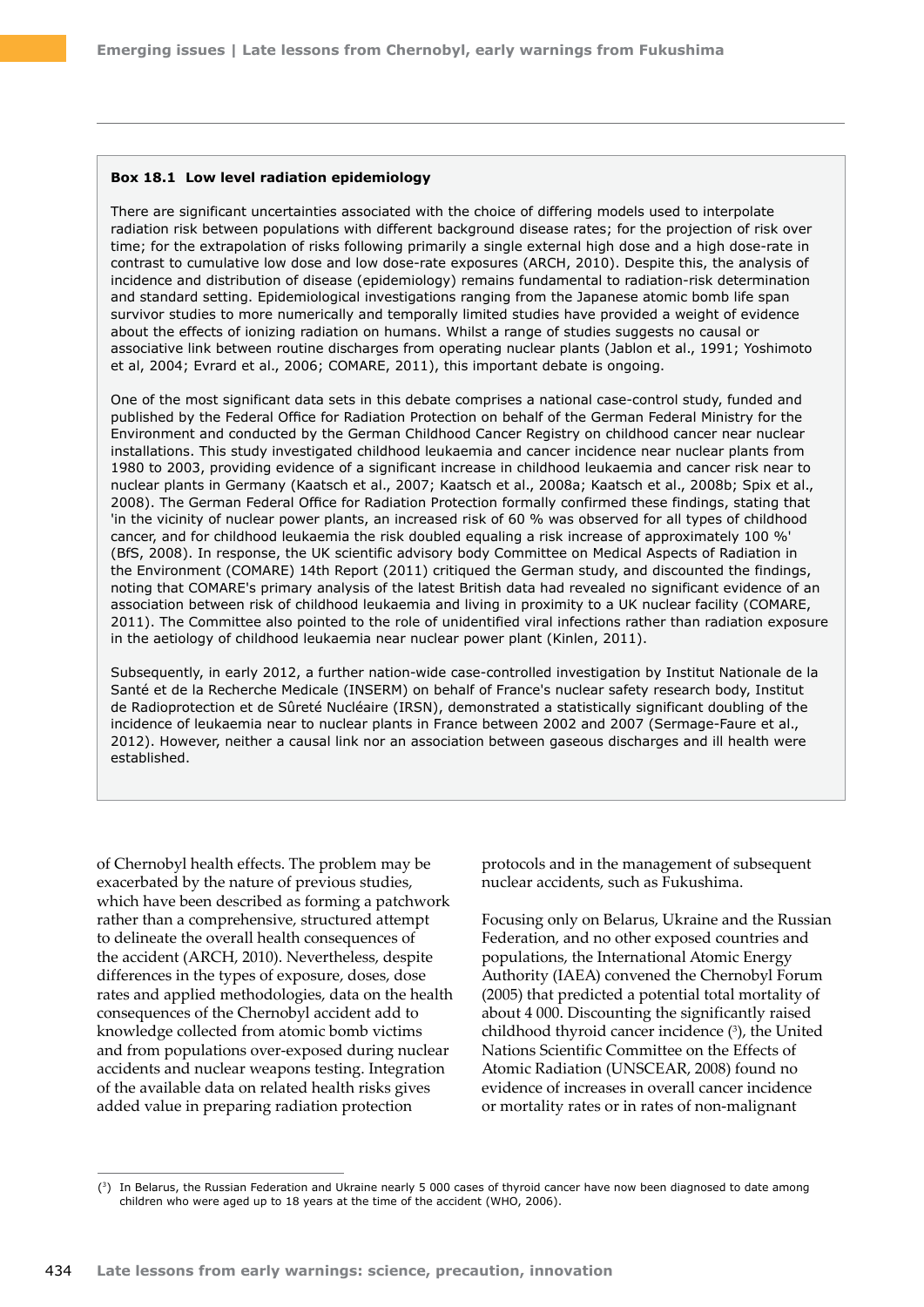disorders that could be related to radiation exposure. Both of these estimates were subject to critical analysis by Yablokov et al. (2006), who suggested a higher death toll as a consequence of the Chernobyl fall-out. Based on Belarus' national cancer statistics, the study predicted approximately 270 000 cancer incidences — of which 93 000 would prove fatal. A follow-up meta-analysis, which included Belarus, Russia and Ukraine, suggested further increased predicted premature deaths as a result of the radioactivity released (Yablokov et al., 2007).

It is worth noting that UNSCEAR (2008) decided not to use models to project absolute numbers of effects in populations exposed to low radiation doses from the Chernobyl accident, because of unacceptable uncertainties in the predictions. Given that UNSCEAR (1993) and IAEA (1996) estimate a total world-wide collective dose of 600 000 person-Sieverts over 50 years from Chernobyl fallout, and the standard risk estimate from the International Commission on Radiological Protection (ICRP, 2005) is 0.057 fatal cancers per Sievert, this suggests an estimate of about 34 000 fatal cancers over that time period (Ramana, 2009). Given the widely accepted linear no-threshold radiation risk model may overstate or understate risks by a factor of two (BIER VII, 2006) — then estimates for post-Chernobyl cancer mortality extrapolation may range from 17 000 to 68 000 over 50 years.

These differences in meta-analysis estimates also obtain around post-Chernobyl leukemia

aetiology: Whilst UNSCEAR (2008) suggests that the incidence of leukaemia in the general population, one of the main concerns owing to the shorter time expected between exposure and occurrence compared with solid cancers, does not appear to be elevated, the UK government scientific advisory Committee Examining Radiation Risks of Internal Emitters (CERRIE, 2004) concluded that, in the judgment of a large majority of committee members, it is likely that radioactive fallout from the Chernobyl accident resulted in an increased risk of infant leukaemia in the exposed populations.

In addition, there were immediate deaths of emergency workers and firefighters resulting from acute radiation exposure. Treatment of these people also placed hospital staff and funeral workers at risk of radiation over-exposure (Box 18.2).

## *18.2.2 Post-Chernobyl cancer risk*

The most susceptible populations for thyroid disease development after nuclear overexposure are pre- and post-natally exposed children, young people and women (Shimizu, 1991; Nagataki and Nystrom, 2002; McCarthy, 1997, Prysyazhnyuk, 2007). As both external and internal exposure to ionizing radiation can cause thyroid cancer, similar incidences were detected amongst those exposed in Hiroshima, Nagasaki, and following the Chernobyl accident, with a much higher prevalence in children than adults (Larsen et al., 1982; Pacini et al., 1999). Increased levels of anti-thyroid antibodies, hyper- or

#### **Box 18.2 Acute medical care of Chernobyl radiation casualties**

'By May 5, 10 days after the accident, 172 individuals, 47 of them fire fighters, had been admitted Hospital #6 with the most severe form of radiation sickness. All had visible burns, were in severe pain and had little chance of survival. It should be remembered that all medical staff entering the rooms of irradiated patients were also exposed to intensive radiation from victims whom they were supposed to treat. We should express deep gratitude to all personnel, from the reception area, sterile rooms, specialized offices and laboratorie, to dosimeter controllers for their tireless service and sacrifice. As experienced radio-biologists, we understood that some of our patients would not survive — they had received radiation doses of more than 1 000 rad, which resulted in large and deep radiation burns and the penetration of their bodies by significant amounts of radioactive material. Therefore, we planned for their funerals, including the selection of appropriate location(s) and estimates of the necessary depth of tombs to avoid increases in the radiation level above the tomb. We needed to equip vehicles that would transport the dead bodies with strong protection layers quickly so as not to harm the drivers and to avoid radiation pollution between the hospital and the cemetery' (Grigoriev, 2012).

Despite these challenging circumstances it is important to note that, thanks to round-the-clock care over many months by a dedicated team of doctors, and through a wide range of holistic treatments, the lives of many patients with acute radiation sickness were saved (Grigoriev, personal communication, 2012).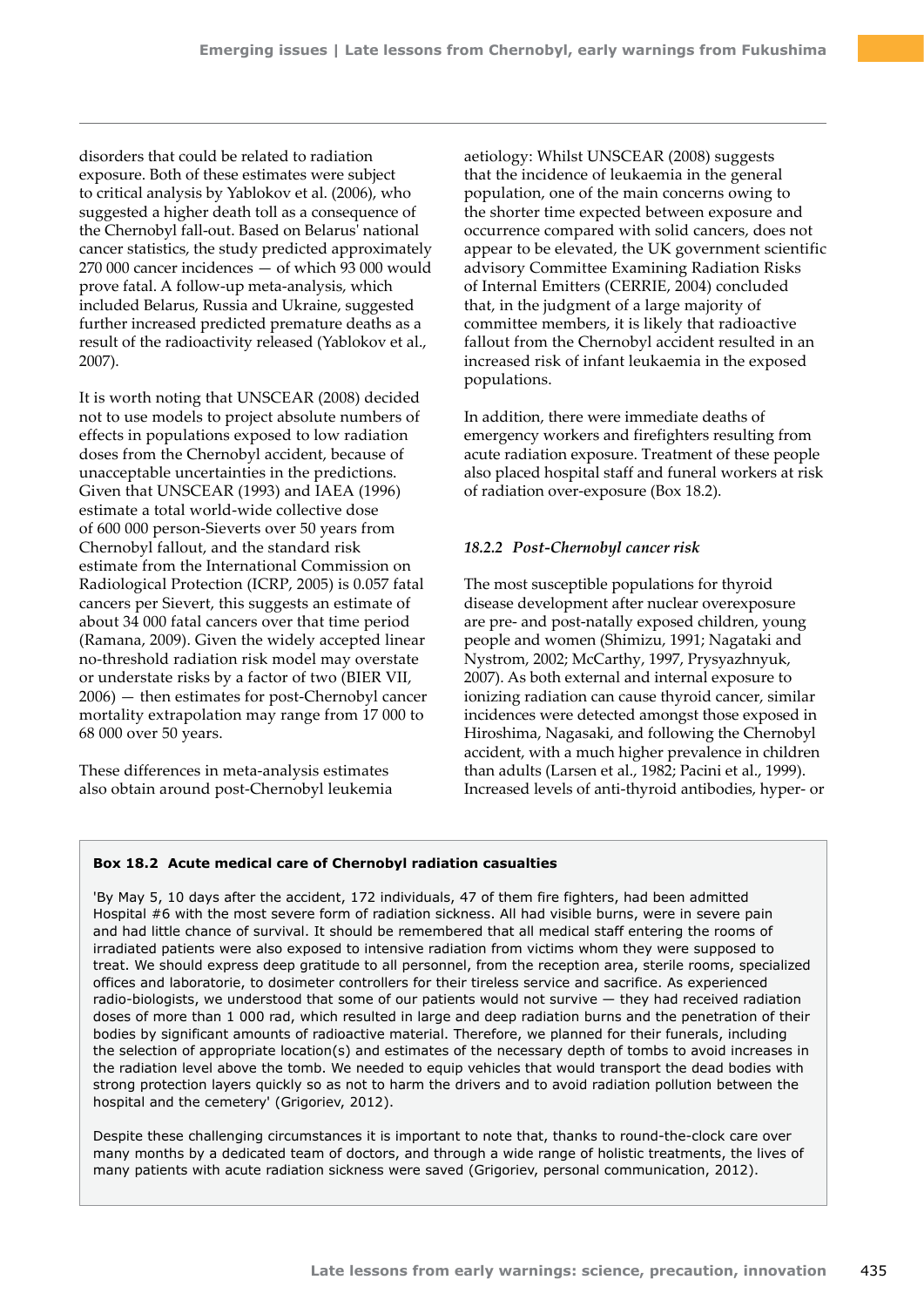hypothyroidism and thyroid cancer have different latency periods after exposure, even at relatively low doses of less than 1 Sv (Nagataki, 1994), and the data from the Chernobyl and atomic bomb victims should be of significance in bio-monitoring exposed subjects following the Fukushima accident.

In recent years, an increased incidence of leukaemia has been described among clean-up workers and the population aged 0–5 years at the time of the Chernobyl accident (Noschenko et al., 2010; Romanenko et al., 2008). Such a trend may continue as the latency period for leukaemia can exceed more than 40 years, as shown for myelodisplastic syndrome (pre-leukaemia) and the related increased risk for acute myeloid leukaemia after the Hiroshima and Nagasaki A-bomb detonations (Iwanaga et al., 2011).

Lactating women may be more susceptible to ionizing radiation, as breast tissue bio-accumulates iodine as part of the physiological process of its accumulation in breast milk. These levels of accumulated radioiodine in breast milk may also increase the risk of thyroid cancer in newborns (Bland et al., 1969; Tazebay et al., 2000; Hatch et al., 2005). This information may prove necessary and significant for breastfeeding sub-populations in cases of increased radioiodine levels. Similar results were shown for breast cancer incidence after Hiroshima and Nagasaki, as the highest dose-specific excess relative risk was among women exposed prior to the age of 20 years (Land et al., 2003), with the latency period for breast cancer development at approximately 10 years for both those affected by the atomic bombs and Chernobyl (Tokunaga, 1979; Pukkala et al., 2006), with raised incidence of breast cancer found among young and pre-menopausal women exposed during the Chernobyl accident.

In order to improve preventive measures following over-exposure to ionizing radiation, it is imperative that the latency period between exposure and disease development be re-evaluated for each cancer type; as the currently approved 10-year latency period of international radiation protection agencies does not seem in accord with data reported for certain solid cancers, with a 4-year latency period reported post-Chernobyl (UNSCEAR, 2008; Ivanov et al., 2009). The question of latency in cancer induction is further complicated through radiation biology discoveries about the underlying complex cellular response mechanisms by which radiation interacts with living organisms (Box 18.3).

## *18.2.3 Post-Chernobyl non-cancer health consequences*

Evaluation of health risks relating to accidental overexposure to ionizing radiation is usually limited to estimations of increased cancer incidence; however, current knowledge of complex interactions of ionizing radiation and living systems demonstrates that in addition to increasing cancer risk, exposure to radiation may disturb a number of other biological pathways. For example, analyses of the Japanese A-bomb survivor Life Span Studies mortality data (1950–1997) show a statistically significant dose-response pattern for death from diseases other than cancer, and these excesses do not seem limited to any particular disease (Preston et al., 2003; Yamada et al., 2004). Disturbance of pathways by ionizing radiation may be modified by age, gender, psychological status of a person (stress) or diet, all of which impact on the final increase of health risk and its duration.

Correspondingly, the Chernobyl nuclear accident also caused non-cancerous diseases, such as cardiovascular and immunological disorders, and cataracts (Hatch et al., 2005; Cardis, 2011). In children exposed to long-term low doses after the Chernobyl nuclear accident, a significant increase of cardiovascular diseases was reported, followed by decreased physical status (Kostenko, 2005). A significant increase in cardiovascular disorders was also recorded among adults (Bebeshko et al., 2007; Eglite et al., 2009), which was compatible with atomic bomb survivor data (Zubovksi and Tararukhina, 1999; Shimizu et al., 2010).

Immunological disturbances have been reported for both clean-up workers and the environmentally exposed population affected by the Chernobyl accident. In children, marked immune disturbances were detected after Chernobyl, with significant differences between directly exposed children and children born to irradiated parents (Baleva et al., 2011). In children residing in the zone 30–90 km from the Chernobyl site, immunological disturbances arising more than 20 years after the nuclear accident are still clinically presenting (Sajjadieh et al., 2009). Additionally, immunological disorders are combined with inflammations and an increased risk of cardiovascular disease in both those exposed to radiation following atomic bomb and the Chernobyl accident (Kusunogi et al., 1999; Hayashi et al., 2003; Kusunoki et al., 2010; Timoshevskiĭ et al., 2011). It has also been suggested that data regarding cataracts in subjects participating in the clean-up and building of sarcophagi in Chernobyl may fail to support the ICRP 60 risk guideline assumption of a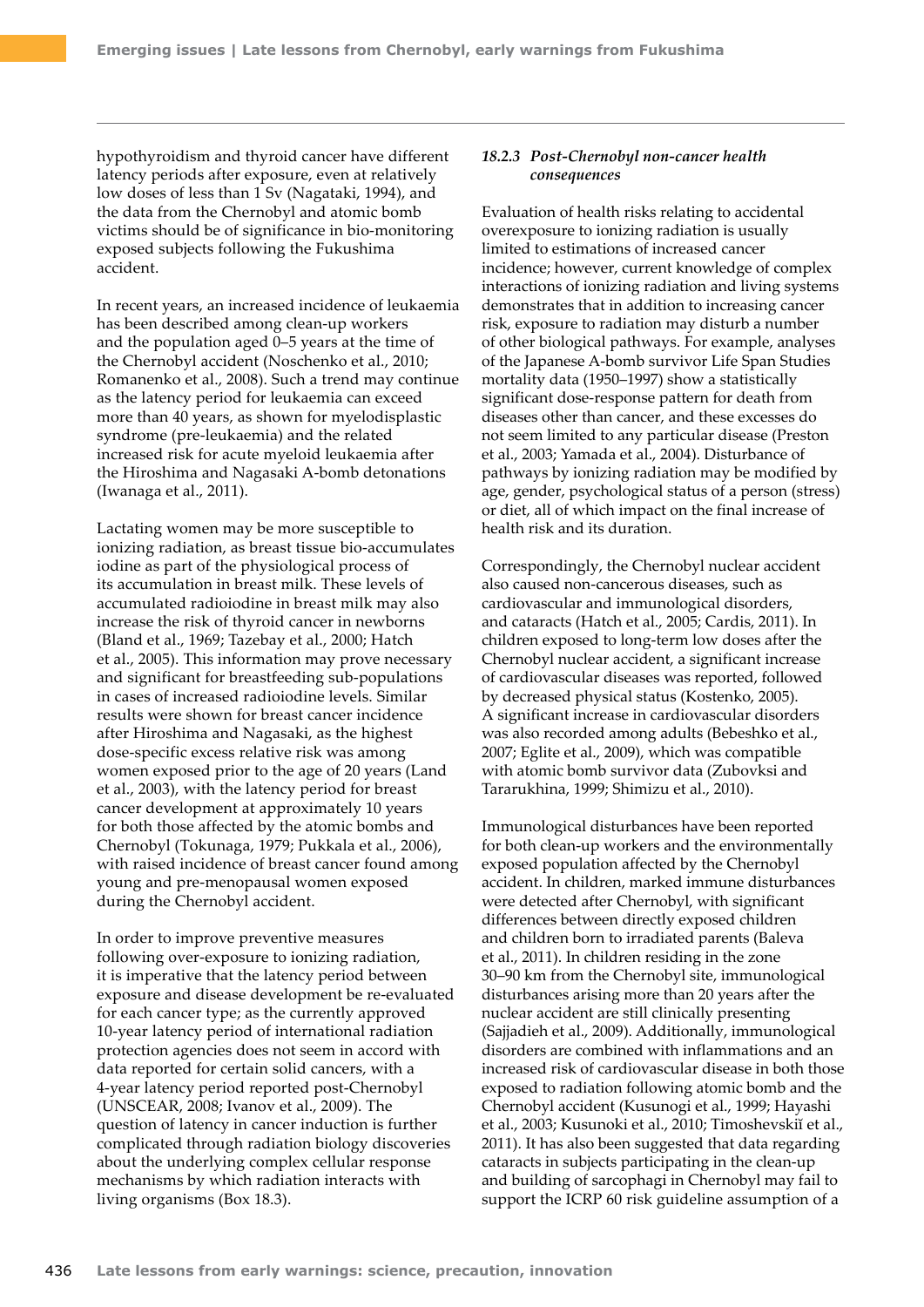#### **Box 18.3 Genomic instability and the bystander effect**

The theoretical underpinning of the biological effects of ionizing radiation is based on sophisticated variants of target theory, such as track structure theory. Target theory stipulates that the biological targets damaged in the cell are relevant to the endpoint: for example, damage to a tumour suppressor gene might lead to cancer. Target theory holds for single locus hereditary disease but there were problems in applying it to somatic cell endpoints such as cancer. However, in 1992 evidence inconsistent with target theory emerged in the form of two effects, genomic instability (Khadim et al., 1992) and the bystander effect (Nagasawa and Little, 1992). Such effects are collectively known as non-targeted effects because the target is large enough to encompass the whole nucleus of the cell, and radiation does not directly affect the damaged cell. Genomic instability is characterised by the acquisition, *de novo*, of various kinds of damage, mostly to DNA, up to several cell generations after the exposure. Damage associated with genomic instability may not be directly caused by the radiation but is a secondary response of the cell to radiation insult. The bystander effect occurs in cells that experienced no radiation events, but are neighbours of cells that have.

These phenomena pose a set of significant research questions for the understanding of the underlying mechanisms involved, and could imply the need for a re-appraisal of the target theory approach, and the emergence of a new theoretical framework for the biological bases of the effects of radiation. Perhaps the most worrying aspect from the public health perspective is the potential for trans-generationally inherited genomic instability. A number of mechanistic hypotheses have been proposed to explain genomic instability (ARCH, 2011), and Baverstock and Karotki (2011) have suggested a further explanatory conceptual framework.

Whilst two European Commission projects, RISC-RAD ([http://riscrad.org/\)](http://riscrad.org/) and NOTE ([http://www.note-ip.](http://www.note-ip.org) [org\)](http://www.note-ip.org), specifically directed at obtaining a better understanding of genomic instability, have reported — so far no replacement for the underpinning framework based on target theory has emerged. This may be because, as usual with radiation biology, the picture is complex, especially in distinguishing between the interpretation of results from *in vitro* and *in vivo* studies. Yet more recent work indicates that additional mechanisms may also be important for the understanding of the impact of genomic instability and bystander effects on radiation protection regulation: Mukherjee et al. (2012) suggest that radiation-induced chromosomal instability may also result from inflammatory processes having the potential to contribute secondary damage expressed as non-targeted and delayed radiation effects. Lorimore et al. (2011) conclude that complex multi-cellular interactions resulting from bystander effects may influence carcinogenic susceptibility, with inflammatory processes responsible for mediating and sustaining the durable effects of ionizing radiation. Given that the genotype of each individual is a key determinant of carcogenic susceptibility, then genotype-directed tissue responses may be important determinants of understanding the specific consequence of radiation exposure in different individuals (ibid). One potentially significant implication of these finding is that differing people may have differing responses and susceptibilities to radiation insult.

5-Gy threshold for detectable opacities, but rather point to a dose-effect threshold of under 1 Gy (Worgul et al., 2007; Chumak et al., 2007).

One of the most at risk groups is infants and children (Box 18.4).

Although increased levels of stress and depression have been found in children and teenagers born to exposed parents (Panchenko et al., 2005); in general, post-Chernobyl psychological disturbances, stress, depression and suicides in children and adults have been poorly described. The significance of psychological impacts on survival rates after exposure may prove important, as there has been increased suicide rates among clean-up workers (Rahu et al., 1997).

# **18.3 Fukushima Dai-ichi**

On 11 March 2011, the Japanese Great Easter Earthquake, involving 5 to 10 metres of slip motion on fault zones more than 100 kilometres in length along the Japanese Trench Subduction Zone, struck the east coast of Japan triggering the shut down of 10 operating nuclear power plants. At the time of the earthquake, Fukushima Dai-ichi units 1, 2, and 3 were operating at full power (Marshall and Reardon, 2011). The plants, designed to withstand a maximum 8.2 earthquake on the logarithmic Richter scale, received a seismic shock 9–15 times higher than the design limit (Park, 2011). At the time of the accident, the radiological inventory at risk within the 6 reactor cores comprised 487 tonnes of uranium, of which 95 tonnes include 6 %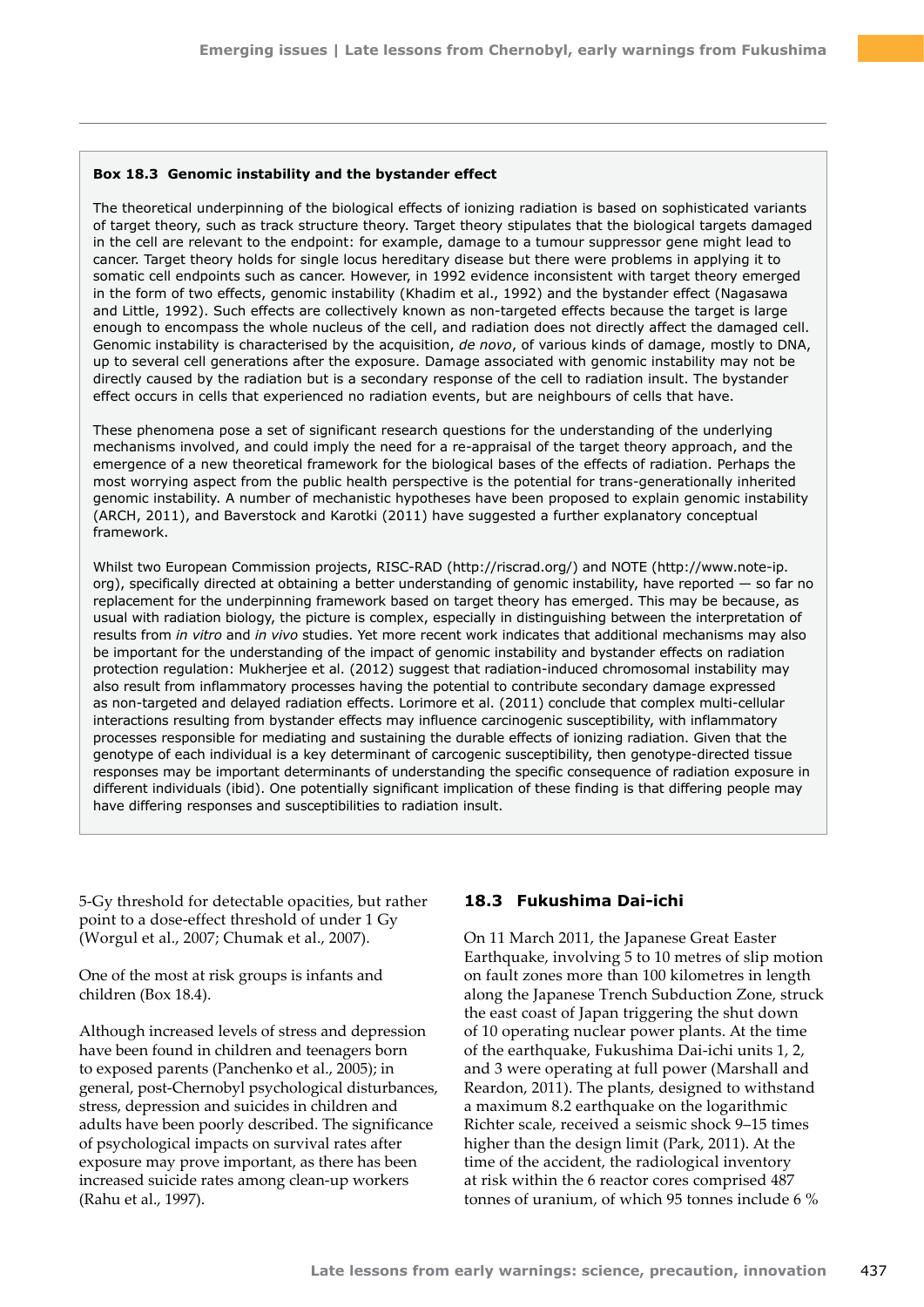#### **Box 18.4 Infants and children: susceptible sub-populations**

Children are generally more susceptible to ionizing radiation and other environmental pollutants, and may suffer from life-long health consequences, some of which may be pre-natally determined (EEA, 1999; BCPT, 2008; Fucic et al., 2008). Pathological changes in reproductive function, peri-natal illnesses and mortality were reported several years after the Chernobyl nuclear accident. The birth rate was additionally influenced by migration of the population, use of contraceptives, stress and induced abortions (Kulakov et al., 1993), and a peak in Down Syndrome cases was observed in newborns born in 1987, one year after the Chernobyl nuclear accident (Zatsepin, 2007). New DNA mutations in children born after the accident to irradiated parents and living in non-contaminated territories confirm the long-term health risks in the exposed population (Aghajanyan and Suskov, 2009; Weinberg et al., 1997). Additionally, trans-placental exposure to radioisotopes may significantly increase the rate of spontaneous miscarriages without clinical symptoms in mothers or difference in level of genome damage between women exposed to external and internal radiation by radioisotopes (Fucic et al., 2008).

plutonium from the MOX assemblies (4 ). There were a further 1 838 tonnes of stored spent fuel on the site, including 1 097 tonnes in the central pool store (Large, 2011a).

At the Fukushima Dai-ichi No. 1 plant, site emergency diesel generators provided on-site power to the reactor cooling pumps and other essential services of the three operating nuclear plants, as well as cooling for the six-reactor unit spent fuel ponds, and also for the central spent fuel store (Brumfiel and Cyranoski, 2011a). On‑site power supplies continued in operation for just over one hour until the entire site was swamped by a 15 metre tsunami with the total wave height amplified by the backwash as the tsunami wave was contained and reflected by the heavily terraced western section of the site. This part of the site

contained four reactors, three of which had been fully operational at the time of the earthquake, resulting in the failure in two or three of the nuclear power plants robust sealed containment structures as water poured into the plants (Large, 2011b) (5 ) (Box 18.5).

The collapse of the Japanese electricity distribution grid resulted in the shut-down of individual nuclear power plant's electricity systems, resulting in loss of essential reactor fuel cooling and crucial instrumentation and control systems. This loss of offsite power and onsite AC power combined with the rapid discharge of DC batteries led to a complete station blackout which disabled the emergency core cooling systems which, in turn, disabled the monitoring of critical parameters such as reactor water levels and open critical

#### **Box 18.5 Japanese earthquakes and tsunamis**

Minoura et al. (2001) conclude that traces of large-scale invasion tsunami recorded in the coastal sequences of the Sendai plain show an approximate 1 000-year re-occurrence interval, noting that more than 1 100 years have passed since the historic Jgan tsunami and, given the reoccurrence interval, the possibility of a large tsunami striking the Sendai plain was high. Their findings indicated that a tsunami similar to Jgan would inundate the present coastal plain for about 2.5 to 3 km inland. More recently, post-Fukushima, the University of Tokyo's Earthquake Research Institute concluded that risk of a large-scale earthquake in the region has risen considerably since the Great East Japan Earthquake of 2011. This implies that, since neither practical nor theoretical models can properly determine the dynamics of imminent large earthquakes, much greater emphasis may need to be placed on natural hazards for nuclear risk assessment (Park, 2011).

<sup>(4)</sup> MOX (mixed oxide) is a form of nuclear fuel designed for use in breeder reactors, consisting of a blend of uranium and plutonium oxides.

<sup>(5)</sup> According to the Japanese Commission tasked with reviewing the disaster, the tsunami that struck the plant was twice as high as the highest wave predicted by previous risk assessments, and the assumption made by Tokyo Electric Power Company (TEPCO) that the plant's cooling system would continue to function after the tsunami struck worsened the disaster (The Investigation Committee, 2011).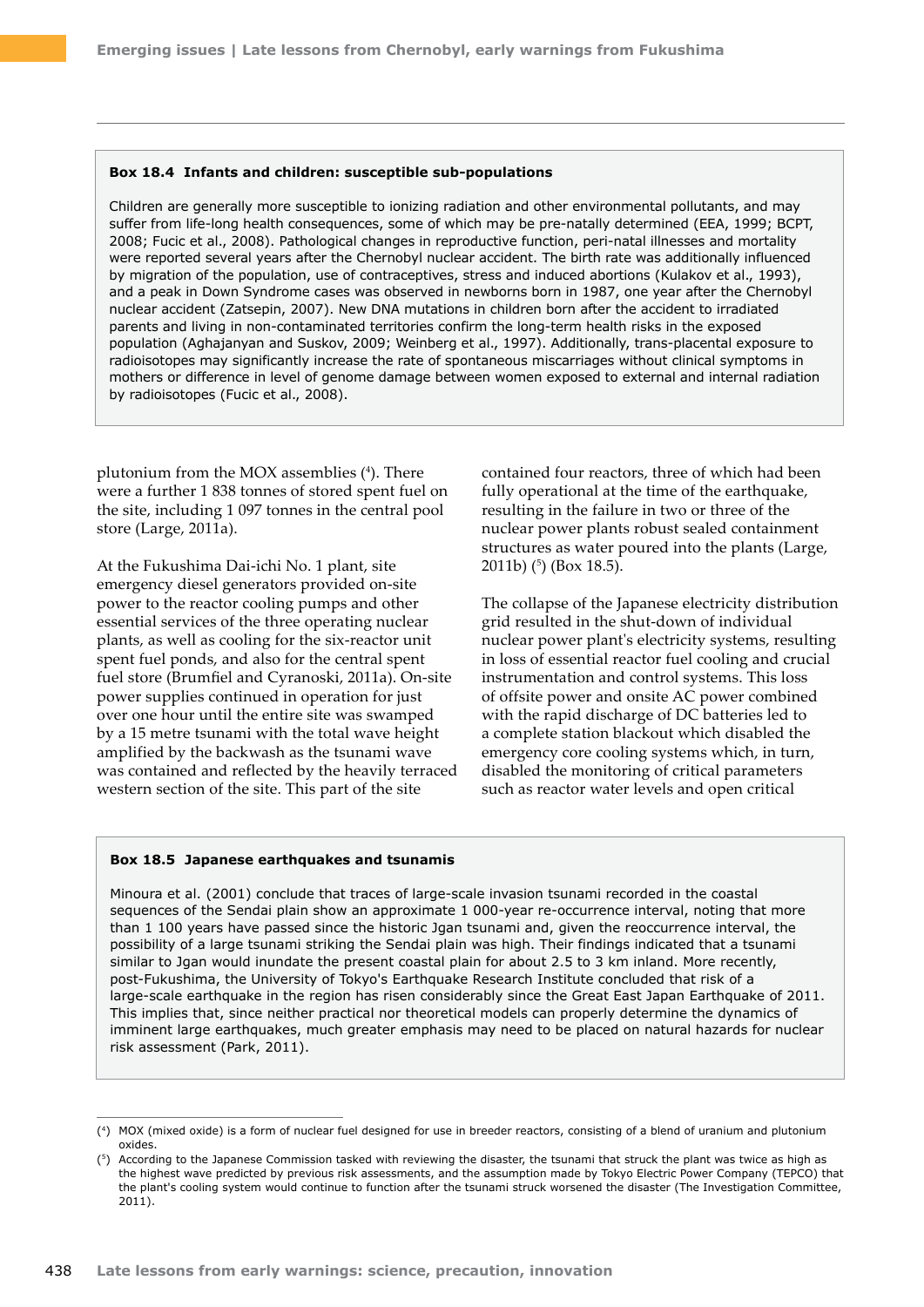safety valves, cascading to significant fuel and containment overheating and damage (Buongiorno, 2011). As Tokyo Electric Power Company (TEPCO) was unable to restore either on or off-site power; the entire Fukushima Dai-ichi nuclear complex went into, and remained, in station blackout.

The blackout meant that no safety systems remained intact, just passive design features and defense in depth layers — representing a beyond design base accident. In Unit 1, steam was bubbled through the suppression pools, further increasing water temperature, and water leaving the core was not replaced. As the water dropped below the top of the fuel, the temperature in the fuel and cladding began to rise rapidly, causing fuel degradation. The zirconium in the cladding oxidized, releasing hydrogen into the containment dry-well, and after a short time, pressure levels in the containment were at or above the design pressure, raising risk of containment rupture. In response, operators manually opened valves to release steam from containment into the reactor building, and the vented steam containing hydrogen violently and exothermally ignited, destroying the reactor building, allowing gaseous fission products to escape, and exposing elements of the spent fuel to open containment.

Units 3 and 4 soon experienced similar beyond design-based cascading conditions. At this point, elevated radiation levels of several fission products including Caesium 137 and I-131 were detected at the reactor buildings, and the plant boundary; providing the first indication that some fuel in the reactor had already melted (Butler, 2011). The presence of hydrogen and these volatile fission products in the released steam suggested that the temperature had severely damaged the fuel cladding inside the reactor pressure vessel (Bonin and Slugen, 2011).

Backup generators and batteries arrived some hours later, restoring partial power to plant, but these were insufficient to power any of the cooling pumps; instead smaller ad hoc fire pumps were used to pump boranated seawater into the reactor core and containment.

Within a few hours the reactor cores of the three operating units were subject to varying degrees of meltdown. The molten fuel had slumped to the bottom of the reactor pressure vessels, the reactor pressure vessels themselves had failed and, in various degrees, the primary containment of the pressure suppression system had failed. What remained of the reactor instrumentation clearly

indicated an ongoing and deteriorating situation with thermal activity within the reactor buildings resulting in sharp perturbations in containment pressure and radiation levels, particularly within what remained of the primary containment. Doubts about the effectiveness of water injection, and increasing concerns about the volumes of highly contaminated water have been linked to TEPCO's necessary emergency seawater cooling strategy, which also involved unconventional cooling efforts with helicopter and water cannons over the period of a week.

## *18.3.1 Fukushima Dai-ichi radiation releases: cross boundary pollution*

The multiple meltdown of reactors at the Fukushima Daiichi nuclear plant released more radiation than any accident since Chernobyl. Japanese regulatory officials initially assessed the accident as Level 4 on the International Nuclear Event Scale (INES), with the risk level successively rising to 5 and eventually to the maximum of 7 a rating equal to the Chernobyl disaster. Of primary concern were fission products, readily absorbed by the human body, and the actinides, which act as heavy metal poisons. Caesium 137 (Cs-137) represents the most significant long-term hazard since it is readily taken up in human metabolic, environmental, and agricultural systems.

Early measurements reported from the United States, more than 7 000 km from Fukushima, confirmed maximum concentrations of radioxenon (Xe-133) in excess of 40 becquerel per cubic metre  $(Bq/m<sup>3</sup>)$  — more than 40 000 in excess of normal expected average concentration (Bowyer et al., 2011). High activity concentrations of several man-made radionuclides (I-131, I-132, Te-132, Cs-134 and Cs-137) were detected along the Iberian Peninsula from 28 March to 7 April 2011, deduced through back-trajectories analysis, and verified by activity concentrations (Lozano et al., 2011). Other elevated levels were recorded in air sampling, rainfall and sheep's milk at Thessaloniki, Greece (Manolopoulou et al., 2011). In April and May 2011, fallout radionuclides (Cs-134, Cs-137, I-131) were detected in environmental samples in Krasnoyarsk, Russian central Asia. Similar maximum levels of I-131 and Cs-137/Cs-134 and I-131/Cs-137 ratios in water samples collected in Russia and Greece suggested the high-velocity global movement of radioactive contamination from the Fukushima nuclear accident (Bolsunovsky and Dementyev, 2011); as did results from the Russian rapid response Typhoon monitoring system (Box 18.6).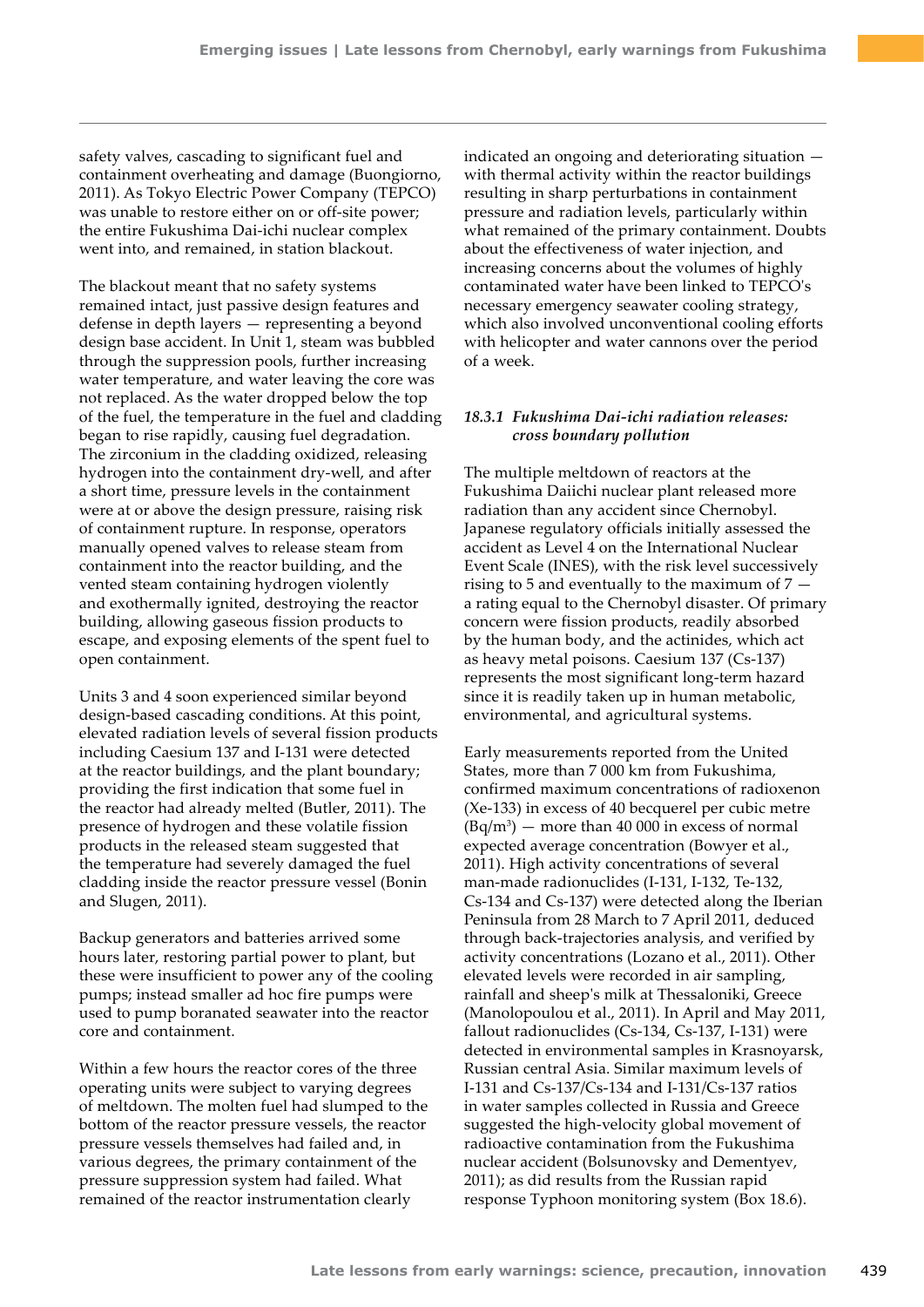#### **Box 18.6 Typhoon monitoring system**

For hazardous facilities located close to larger cities, early stage accident detection, monitoring and warning systems are critical — as they allow for better impact prediction and mitigation of human and environmental consequences. During the Fukushima accident, Typhoon, the early monitoring network associated with the Russian Early Warning and Emergency Response System (REWERS), carried out operational analysis and forecasting for this large-scale radioactive emergency. The monitoring was achieved through a network of observational stations, with radiometric laboratories providing the measurement data for environmental samples. The first Fukushima air mass transfer dispersion calculations made by Typhoon's experts were carried out on the evening of 11 March and on 12 March 2011  $-$  the radiation monitoring network of Roshydromet in the Russian far east was set to rapid measurement mode to obtain radionuclide dose rate measurements every hour. Throughout the accident period at Fukushima, Typhoon cooperated with the IAEA and the World Meteorological Institute in performing calculations and assessments of trans-boundary emissions (Shershakov, 2011).

## *18.3.2 Post-Fukushima Dai-ichi radiation releases: Japan*

The very high population density near the damaged reactors and spent fuel dispersions implies increased risk for local communities. The regulators conducted an initial evacuation of 100 000 people from around Fukushima, and after some hesitation, Japan's Nuclear Safety Commission established a new 20 km evacuation zone, with a further 90 000 people evacuated. Because damaged plant monitoring proved unreliable — on at least four occasions TEPCO retracted findings on the amount and composition of radionuclides in areas in and around the plant, or on reactor parameters  $-$  it has been suggested that more complete analyses of reactor-event scenarios and release fractions can be derived from outside Japan (Nature, Editorial, 2011a).

The radiation releases dispersed according to the wind direction and weight of the particles. The radionuclides of interest were I-131, primarily linked to thyroid cancer; Cs-134 and Cs-137, primarily linked to bladder and liver cancer; and strontium, primarily linked to bone disorder and leukaemia. Significantly, there is confirmed isotopic evidence for the release of plutonium into the atmosphere and deposition on the ground in northwest and south of the Fukushima nuclear site (Zheng, 2012).

In September 2011, Japan's Nuclear and Industrial Safety Agency (NISA) estimated that the Fukushima Daiichi plant had released 15 000 terabecquerels Cs-137 to air. Other estimates vary. However, it may well be too early to accurately estimate or determine the scale of the damage and radiological releases (Cyranoski and Brumfiel, 2011). A meta-analysis comprising radionuclide measurement data and atmospheric dispersion modeling (Stohl et al., 2011), reported in Nature (Brumfiel, 2011), suggested that the disaster at Fukushima Daiichi may have released far more radiation than Japanese regulatory estimates; concluding that the emissions started earlier, lasted longer, and were therefore higher than earlier official estimates assume. The study noted that:

> 'While at first sight it seemed fortunate that westerly winds prevailed most of the time during the accident, a different picture emerges from our detailed analysis. Exactly during and following the period of the strongest Cs-137 emissions on 14 and 15 March as well as after another period with strong emissions on 19 March, the radioactive plume was advected over Eastern Honshu Island, where precipitation deposited a large fraction of Cs-137 on land surfaces. The plume was also dispersed quickly over the entire Northern Hemisphere, first reaching North America on 15 March and Europe on 22 March. In general, simulated and observed concentrations of Xe-133 and Cs-137 both at Japanese as well as at remote sites were in good quantitative agreement with each other. Altogether, we estimate that 6.4 TBq of Cs-137, or 19 % of the total fallout until 20 April, were deposited over Japanese land areas, while most of the rest fell over the North Pacific Ocean. Only 0.7 TBq, or 2 % of the total fallout were deposited on land areas other than Japan' (Stohl et al., 2011, p. 28 322).

In other words, Fukushima releases may have contained an estimated 3.5 × 1 016 Bq Cs-137 roughly twice the official government figure, with almost one fifth falling on the Japanese mainland. This means that the Fukushima release can be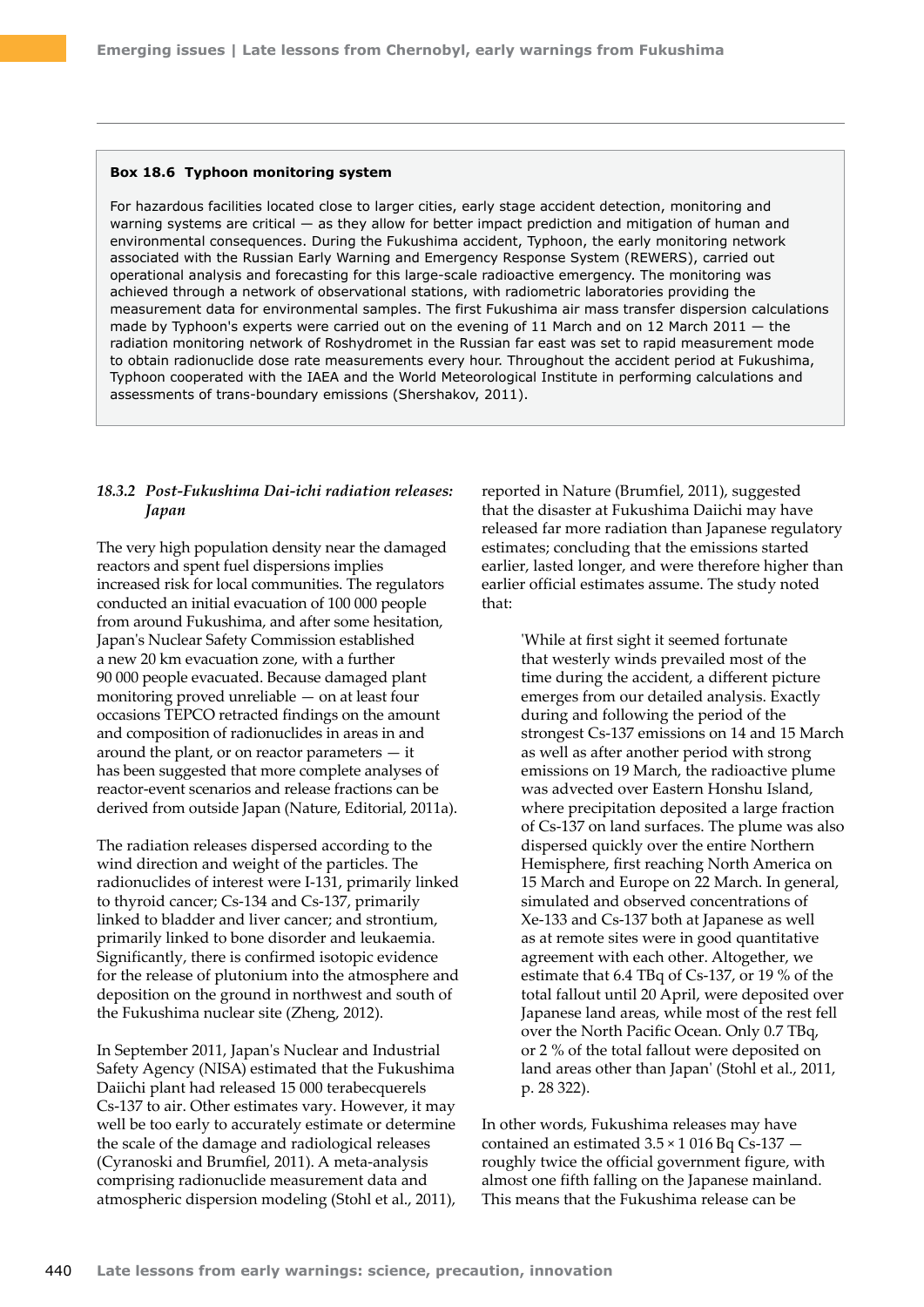estimated to equal to 40 % of the Cs-137 release from Chernobyl.

By November 2011, the air radiation level in Ibaraki Prefecture was about 0.14 microsievert per hour, equivalent to an annual dose of about 1 millisievert, the safety limit for exposure under normal standards (Ishizuka, 2011). On 14 December 2011, the Japanese Science Ministry assessed caesium fallout in Fukushima Prefecture in the four months after the March 11 disaster at 6.83 MBq/m<sup>2</sup>  $-$  94 % of which was concentrated in March, an indication of the severity of radiation discharge shortly after the onset of the accident (Asahi Shimbun, 2011).

Fallout attaches strongly, through ion exchange, to soil — in particular to clay soils common throughout Fukushima. From there the radiocaesium will move slowly into plants, at a rate, and level of risk, that remains unclear. Cs-137 strongly contaminated the soil in large areas of eastern and northeastern Japan, whereas western Japan was relatively sheltered by mountain ranges. The soils around the Fukushima nuclear site and neighboring prefectures have been extensively contaminated with depositions of more than 100 000 and 10 000 megabecquerel per square kilometre (MBq/km2 ), respectively (Yasunaria et al., 2011).

Correspondingly, it was reported that Fukushima Prefecture survey conducted in June and July 2011 found 33 Cs-137 hot-spots in excess of 1.48 MBq/m<sup>2</sup>, the level set by the Soviet Union for forced resettlement after the Chernobyl accident. A further 132 locations had combined Cs-137/134 of more than  $0.555 \text{ MBq/m}^2$ , the level at which the Soviet authorities called for voluntary evacuation and imposed a ban on farming (Obe, 2011). Further reports suggest that radiation pollution is widely dispersed in Japan, with the Japanese Science Ministry confirming that Cs-134 and Cs-137 fallout was present in all prefectures, with the highest combined cumulative density of Cs-134 and Cs-137 found in Hitachinaka, Ibaraki Prefecture, at  $0.0408 \text{ MBq/m}^2$ , followed by  $0.0226 \text{ MBq/m}^2$  in Yamagata, the capital of Yamagata Prefecture, and 0.0174 MBq/m2 in Tokyo's Shinjuku Ward (Ishizuka, 2011). Further reports indicated that the Japanese Environment Ministry estimated the contaminated zones at circa 2 400 km<sup>2</sup> over Fukushima and four nearby prefectures, with Cs-134 and Cs-137 the dominant contaminants, mainly contained in the topsoil layer. By definition, shorter-lived isotopes decayed promptly (Reuters, 2011).

The Fukushima accident contaminated large areas of farmland and forests, albeit not as severely or

extensively as at Chernobyl. But lacking land for resettlement and facing public outrage over the accident, the Japanese government has embarked on an unprecedented decontamination effort. The Japanese Ministry of the Environment estimates disposals of  $15-31$  million  $m<sup>3</sup>$  of contaminated soil and debris by the time the decontamination projects finish (Bird, 2012). The total remediation programme may cover about 500 km<sup>2</sup> where radiation dose levels are above 20 millisieverts per year (mSv/year), and about 1 300 km<sup>2</sup> where radiation dose levels are between 5 mSv/year and 20 mSv/year (IAEA, 2011a). In order to cope with this level of contamination, and in contradiction to international radiation protection standards, Japanese regulators have raised dose constraints to 20 mSv/year — thereby subjecting schoolchildren to exposures normally only tolerated by adult nuclear workers.

Over the time of the accident, the amount of highly contaminated water on the site rose from 10 000 to 100 000 tonnes, presenting storage capacity difficulties (Reardon, 2011). The French Institute for Radiological Protection and Nuclear Safety estimated that between March and mid July, the amount of radioactive Cs-137 discharged into the Pacific from the Fukushima Daiichi plant amounted to 27.1 million megabecquerels — the greatest amount known to have been released to water from a single accident (Brumfiel and Cyranoski, 2011b).

#### *18.3.3 Fukushima Dai-ichi aftermath*

The Japanese government established an independent Investigation Committee on the Accident at the Fukushima Nuclear Power Stations of Tokyo Electric Power Company on June 7, 2011. The Committee's December 2011 Interim Report strongly criticised both central government and TEPCO, noting that both seemed unequal to the task of making decisions in order to stem radiation leaks as the situation at the coastal plant worsened in the days and weeks following the disaster. The Interim Report also noted that Japan's response to the crisis was flawed by poor communication and delays in releasing data on dangerous radiation leaks at the facility, and was critical of the regulatory authorities' 'inappropriate preparation' of nuclear disaster emergency planning (Investigation Committee, 2011).

In a commentary published in *Nature*, committee members Tomoyuki Taira and Yukio Hatoyama, both also members of the House of Representatives in the Japanese Diet, with Hatoyama having served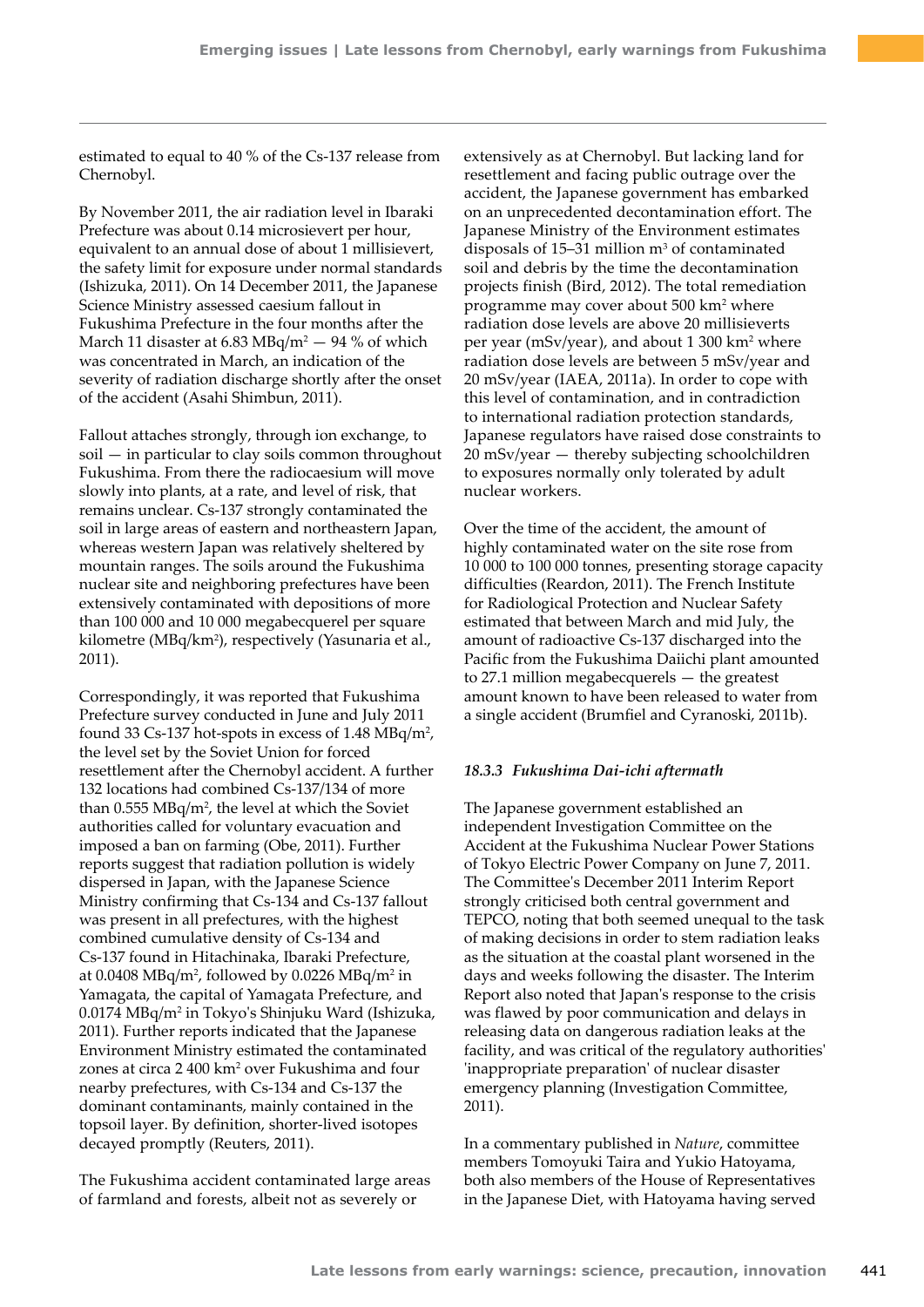as Prime Minister of Japan from 2009 until 2010, noted that their investigation had

> 'shown that key pieces of evidence remain incomplete… Particularly important is finding out whether the worst-case scenario occurred: that is, whether self-sustaining nuclear reactions were re-ignited in the core (re-criticality), creating more fission products and heat damage; whether the explosions that rocked the plant days after the earthquake were nuclear in origin, releasing radioactive metals from damaged fuel rods; and whether molten fuel has broken through the reactor's base, threatening environmental contamination' (Tomoyuki and Hatoyama, 2011).

These internal critiques were compounded by others, questioning the relative independence of Japanese regulators:

> 'The Japanese government's main sources for scientific information for Fukushima were the industry ministry's Nuclear and Industrial Safety Agency and the Nuclear Safety Commission. Although these bodies might have expertise in nuclear reactor physics, they also have ties to the nuclear industry that create a conflict of interest. And they were not an effective and prompt source for quick decisions on decontamination or health risks' (Nature, Editorial, 2011b).

Despite these ongoing difficulties, on 16 December 2012, the Japanese Prime Minister, Yoshihiko Noda, declared that the Fukushima nuclear plant had entered the state of cold shutdown; with cold shutdown confirmed by IAEA in their Status Report (IAEA, 2011b) (<sup>6</sup>). However, whilst the reactor temperatures had fallen, there still remained uncertainty about a series of ongoing problems, including the state and level of the nuclear fuel, particularly after confirmation that molten fuel may have eaten through three-quarters of the concrete under unit 1 and damaged the bases of two of the other reactors (TEPCO, 2012). A revised TEPCO timetable suggests that decommissioning, including melted reactor fuel, fuel rod removal, and repair of containment vessels, will take up to 40 years (ibid).

Extrapolating from monthly trade ministry data, the average Japanese nuclear power plant utilisation

rate fell to 15.2 % in December 2011 from 67.9 % a year earlier (Reuters, 2012) and, following a further reactor shut-down in January 2012, to 10.3 % (Japan Times, 2012). With almost all of Japan's 54 reactors either offline in early 2012, or scheduled for shutdown, the issue of structural safety looms over any discussion about restarting them. Japan, traditionally a pro-nuclear country, derived about 30 % of its electricity from nuclear plants in 2010 — however opposition has been emerging as an important political issue, and the country's nuclear industry has been repositioning itself for a significantly less attractive market, halting plans to build 14 further reactors by 2030 (Crooks, 2011).

Although post-Fukushima plans for bio-monitoring and epidemiological assessment are still not finalised, it is clear that there will need to be a significant assessment of a wide range of environmental risk factors. Because some of the evacuees have started to settle across the country, long-term follow-up of the victims will need to account for geographic dispersion (Sugihara and Suda, 2011).

The final Report of the National Diet of Japan noted the severity of the future decontamination challenges that Japan faces, and strongly criticised the underlying organisational, institutional and legal framework that resulted in the 'regulatory capture' of safety systems. The Independent Investigation Commission also concluded that the Fukushima accident was a man-made disaster, pointing to the key role of human agency in radiation risk controversies, see Box 18.7.

## *18.3.4 Post-Fukushima nuclear policy impact*

Before the Fukushima accident, most planned nuclear power plant projects were in Asia and Eastern Europe, extending a trend from earlier years, including a dispersion of proposed new reactors around the Pacific seismic region. Between 2009 and April 2011 construction started on nine units; and where projects are going ahead, they do so with strong government support, including implicit or explicit public subsidy (Box 18.8).

Since the Fukushima accident, the number of operating reactors fell from 441 at the beginning of 2011 to 435 in early 2012, with a total net installed

<sup>(6)</sup> 'Cold shutdown' normally refers to a state in which a reactor has become subcritical, with the temperature having been brought to a stable level below 95 °C through the operation of normal systems.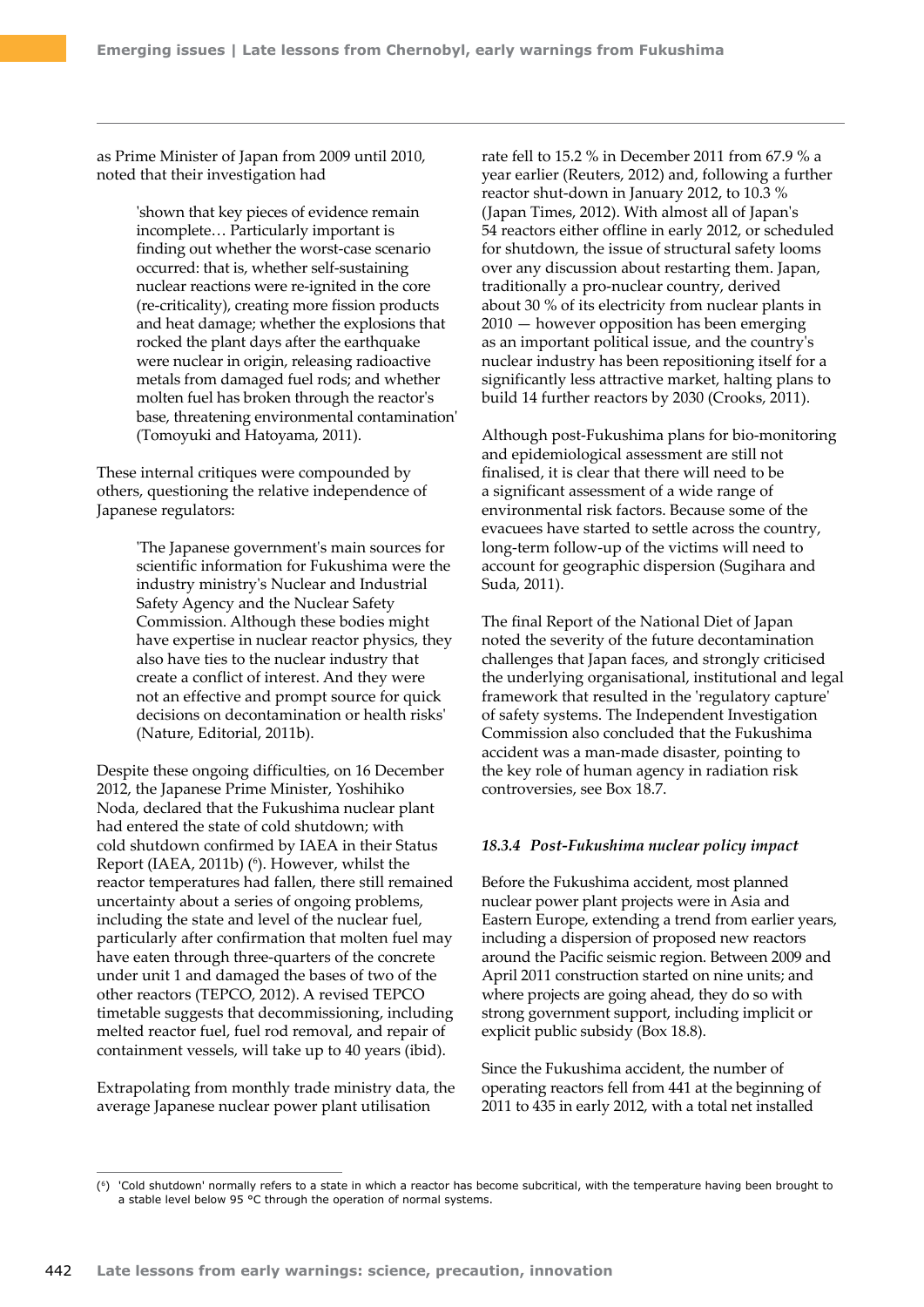#### **Box 18.7 The Fukushima Nuclear Accident Independent Investigation Commission (NAIIC, 2012)**

'The earthquake and tsunami of 11 March 2011 were natural disasters of a magnitude that shocked the entire world. Although triggered by these cataclysmic events, the subsequent accident at the Fukushima Daiichi Nuclear Power Plant cannot be regarded as a natural disaster. It was a profoundly manmade disaster.'

'The Commission recognizes that the residents in the affected area are still struggling from the effects of the accident. They continue to face grave concerns, including the health effects of radiation exposure, displacement, the dissolution of families, disruption of their lives and lifestyles and the contamination of vast areas of the environment. There is no foreseeable end to the decontamination and restoration activities that are essential for rebuilding communities. The Commission concludes that the government and the regulators are not fully committed to protecting public health and safety; that they have not acted to protect the health of the residents and to restore their welfare.'

capacity of just more than 368 gigawatts (GW), representing a decrease in installed nuclear capacity of around 10 GW or 3 %. Similarly, construction starts fell from 15 in 2010 to just 2 in 2011. New nuclear plant construction is progressing in Brazil, China, India, and Russia. Iran has recently completed its first reactor. New-build orders have been placed in the United Arab Emirates and the United States, with a planned call for tender in South Africa. Ordering continues in China, India, Korea and Russia.

In Europe, Finland and France are completing their new Generation III European Pressurized Reactor (EPR) at Olkiluoto and Flammanville (Box 18.9), with the Finnish parliament and regulators having granted permits for construction of the country's sixth and seventh commercial reactors to Teollisuuden Voima (TVO) and Fennovoima (a subsidiary of E.ON), with a further reactor to be built at Olkiluoto by TVO. In October 2011, Fennovoima announced that it had chosen Pyhäjoki, in northern Finland, as a site for

further nuclear expansion, with construction expected to start in 2015. Elsewhere, the United Kingdom's government, excluding Scotland, has in principle approved the concept of a new generation of up to eight nuclear power plants, subject to reactor generic design approvals; Bulgaria has begun detailed planning for a reactor at Belene; Romania has issued a planned call for tender; Poland's state utility, PGE, has shortlisted three sites as possible locations for their first nuclear power plant; and the Czech Republic is progressing with planning new-build — despite downsizing the proposed Temelin site tender from five to two reactors and Austria's strong objection to the expansion of the Temelin plant, which is situated near the border of the two countries.

Although Sweden formerly had a nuclear phase-out policy aiming to end nuclear power generation by 2010, on 5 February 2009, the Swedish Government announced an agreement allowing for the replacement of existing reactors. However, the

#### **Box 18.8 Nuclear costs**

A key challenge for nuclear power has been the high cost of construction (Davis, 2011). Nuclear new builds are high value and high risk construction projects with a marked tendency for significant delay and delay claims, cost growth and investor risk (KPMG, 2011). Based on the experiences of 52 United States investor-owned utilities that built nuclear power plants in 1960–2011, the Texas Institute (2011) concluded that building nuclear power plants provide significant economic risks involving a 70 % certainty that a power utility would see borrowing costs rise due to the downgrading of credit rating once construction began, with plant construction marred by significant cost overruns and electricity tariff increases. Nuclear plants, which are among the largest and most complex engineering projects in the world, also carry high technical and regulatory risks, with World Nuclear Association figures showing very significant cost overruns for most projects, implying that utilities may only be able to pay for new plants if governments guarantee their income (Thomas, 2010a). Thus, costs and risks associated with nuclear construction may mean that plants may only be built with implicit and explicit public subsidy, including long-term power purchase agreements (Professional Engineering, 2011).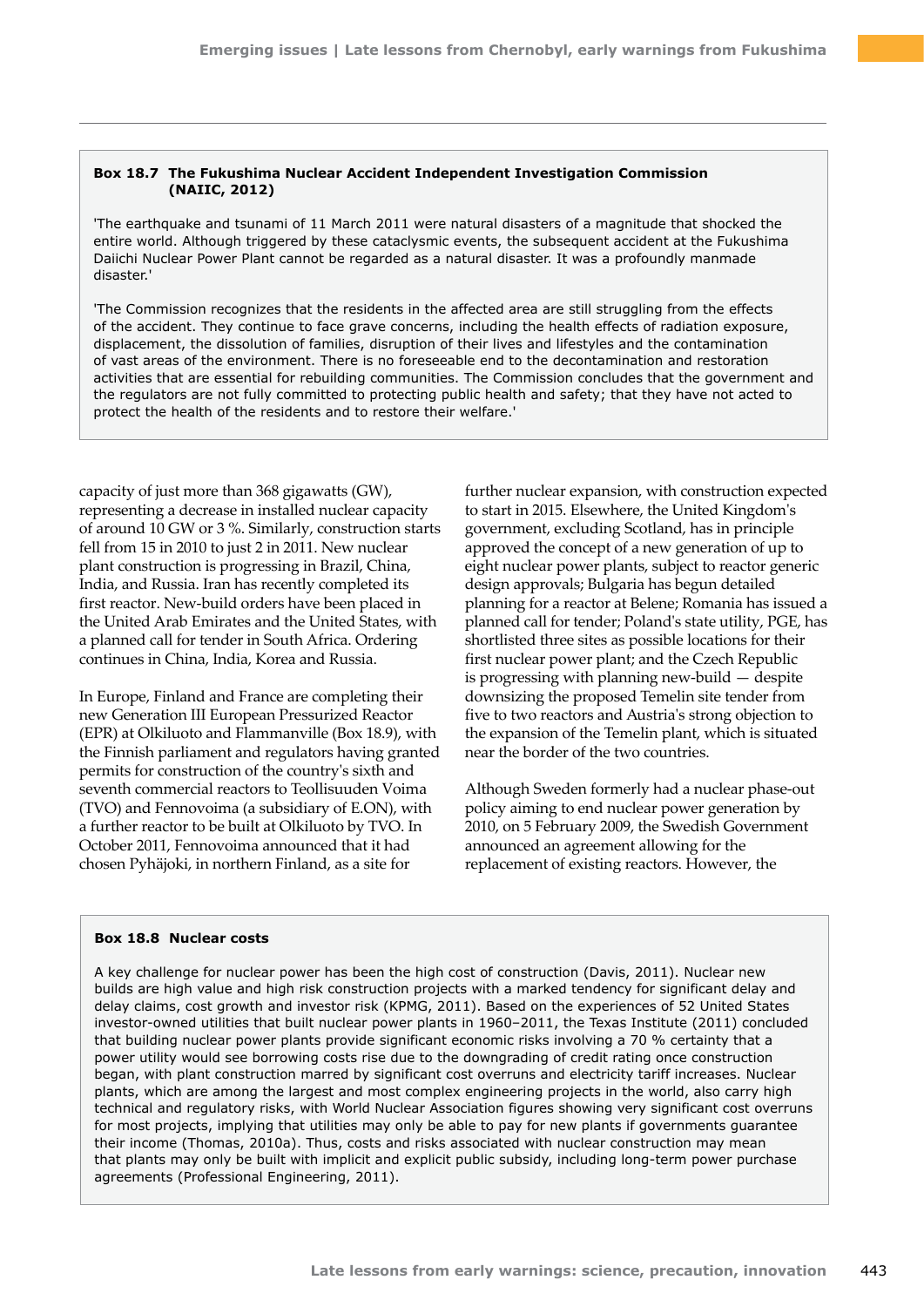#### **Box 18.9 European Union Nuclear New-build Experience**

The Olkiluoto 3 EPR in Finland was originally planned to go online early in 2009, but is now predicted to start generating in late 2014 (Thomas, 2010c). The new 1.6 GW AREVA designed EPR is conceived as first of type, with Siemens responsible for steam turbines and electricity generators. Originally priced at EUR 3 billion, the project is now estimated at EUR 5.7 billion and rising. The fixed price turn-key contract is subject to an ongoing dispute between the French manufacturer AREVA and TVO with the former claiming compensation of EUR 1 billion for alleged failures, and the latter demanding EUR 2.4 billion in compensation for delays (Thomas, 2010b). Similarly, in France, EDF confirmed the EPR Flamanville project was running late and increased its estimate of the cost. Originally scheduled to start operating in 2012, it is hoped that the reactor may be operational by 2016. Originally priced at EUR 3.3 billion, the reactor completion is currently estimated at EUR 6 billion (Thomas, 2011).

Fukushima disaster may have reversed prior public support of nuclear power, with a BBC World Service — Globescan (2011) poll showing that 64 % of Swedes opposed new reactors while 27 % supported them. Similarly, whilst Spain has no plans for expansion or closure, public opposition to new nuclear build remains very high at 55 %. The United Kingdom is more favourable towards the use of nuclear energy than any other European country, with 37 % in favour of building new nuclear infrastructure (ibid).

Given that Germany uses around 20 % of all EU electricity, the government's March 2011 decision to close 7 of its 18 reactors, followed in June by the German Parliament vote to phase out nuclear power by 2022 and to invest in renewables, energy efficiency, grid network infrastructure, and plan for trans-boundary pumped-storage hydroelectricity (PSH), may prove significant for European energy policy as a whole. In June 2011, Italian voters also passed a referendum to cancel plans for new reactors, with over 94 % of the electorate voting in favour of the construction ban. Because 55 % of the eligible voters participated, the vote is binding. Elsewhere, six months after the Fukushima plant catastrophe, strong Swiss public opposition to nuclear led to a decision not to replace the country's five reactors when they come to the end of their operation in 2034. Belgium also confirmed a nuclear phase-out, with no firm date set for end of operation, whilst the only Dutch reactor at Borssele will remain open until 2033 if it can comply with the highest safety standards. It is also worth noting that, at a ministerial meeting in Vienna; ministers and heads of delegations of Austria, Greece, Ireland, Latvia, Liechtenstein, Luxembourg, Malta and Portugal, observed by ministers from Cyprus, Denmark and Estonia, concluded that nuclear power was not compatible with the concept of sustainable development, suggesting that nuclear power does not provide a viable option in combating climate change (Vienna Declaration, 2011).

Before Fukushima, the IAEA had predicted that around the world nuclear plants would add 360 GW of generating capacity by 2035, the equivalent of over 200 new reactors. Post-Fukushima, it has halved this forecast, partly due to diminishing public acceptance of nuclear energy, but also to the increased costs of nuclear security improvements and of insurance premiums for accident-related damages (Leveque, 2011). France has set radical safety standards for the industry. However the required plant upgrades are both technically difficult and expensive, with the French nuclear authority, ASN, estimating the cost of necessary improvements at the country's 58 nuclear reactors at around EUR 10 billion (Nature, Editorial, 2012).

Western European Nuclear Regulators Association (WENRA) 'Stress Tests' comprised a targeted reassessment of the safety margins of nuclear power plants in the light of Fukushima, including extreme natural events which challenge plant-safety functions, leading to severe accident (WENRA Task Force, 2011). However, since the European Nuclear Safety Regulators Group (ENSREG, 2011) decided that security issues were outside WENRA's remit, post-Fukushima stress tests of EU's 143 nuclear power reactors did not include accident and incident from an aeroplane strike or terrorist attack. The exclusion of these security issues seems unfortunate given that, for example, all UK civil nuclear infrastructures are uniquely implicated in all four high priority tier-one threats identified in the UK National Security Strategy (HM Govt., 2010).

Despite further new-build plans in e.g. Finland, France and the United Kingdom; the general post-Fukushima situation in the EU implies that the limited construction of nuclear new-build since 2000, and potentially in the coming decade, combined with the ageing of nuclear power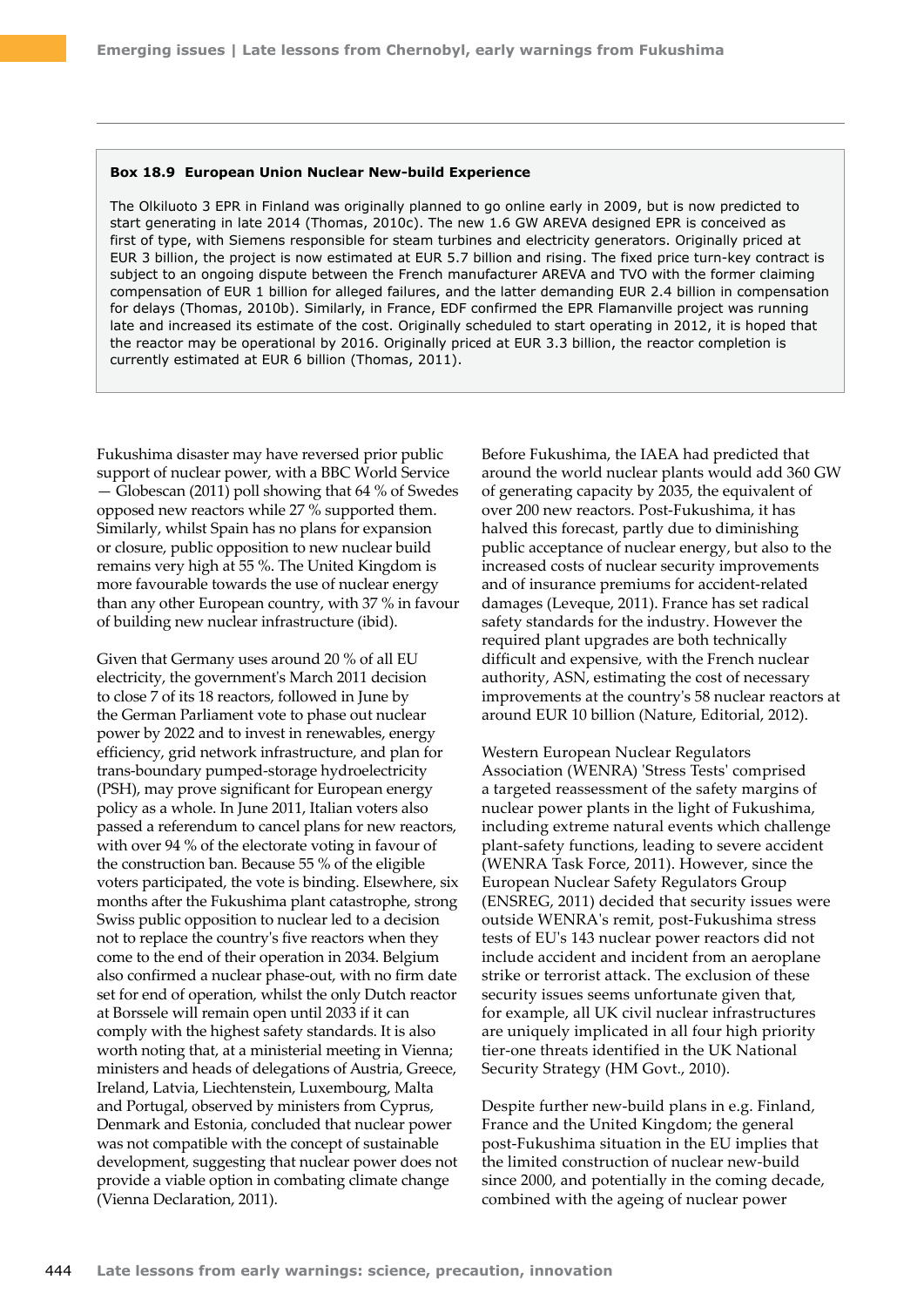plants and the finalisation of nuclear phase-out in Germany and other European countries, will lead to a relative decreasing share of electricity production sourced from EU nuclear energy after 2020. The emphasis is likely to shift towards maximizing output of existing reactors through extension, up-grade and retrofit (Leveque, 2011; Coenen and López, 2010).

The energy futures landscape within Europe is one of major national differences between state and market, choices and trade-offs over supply-side, demand-side, transmission and load-balancing infrastructure (Schiellerup and Atanasiu, 2011). Although EU Member States diverge in terms of cultural and industrial landscapes, public opinion, technological structures, institutions, regulatory practice and energy mixes (Box 18.10), the European energy policy offers a fairly open and flexible framework in which some Member States could develop collective action on energy issues. The development of sustainable and affordable low carbon energy remains a growing economic sector with huge potential for job creation (Andoura, 2010).

# **18.4 Nuclear liability**

The risk to people, the environment and to the future of nuclear energy as a consequence of a major incident is significant. The cost of the Chernobyl accident can only be roughly estimated, but a variety of government estimates from the 1990s put the cost of the accident, over two decades, at hundreds of billions of dollars.

More recent events at Fukushima tend to support the conclusion that reactor accidents may prove the single largest financial risk facing the nuclear industry, far outweighing the combined effect of market, credit, and operational risks. Perhaps unsurprisingly, liability estimates vary with ongoing events. Japanese replacement power costs in 2011 alone have been estimated at EUR 6.5 billion (JPY 700 billion), with decommissioning costs for the six reactors are estimated at EUR 9 billion (JPY 1 trillion). On 20 May, 2011, TEPCO reported a net loss for the fiscal year ending in March 2011 of EUR 11.5 billion (JPY 1.25 trillion), the largest corporate loss in Japanese history outside the financial sector. By mid 2011, Bank of America Merrill

## **Box 18.10 Cultural and policy diversity in energy governance**

**Finland:** The Finnish discussion culture can be summarised as one in which decisions are preceded by an open public and policy debate, but once the decision has been made, according to the rules and regulations in force, there should no longer be room for complaints and further debate. Provided that proper procedures have been followed, changing course would mean loss of face and identity. Correspondingly, nuclear power has acquired the reputation of being the cheapest, safest, and most reliable source of electricity generation. This is primarily because there have been no serious nuclear accidents in Finland, and their reactors maintain a high reliability and load factor. These advantages are coupled with arrangements under the Mankala Principle, whereby large industrial corporations such as forest and heavy industry — as shareholders in nuclear power companies — can buy electricity at cost price (Lehtonen, 2010a; Lehtonen, 2010b).

**Germany:** Decisions on nuclear power cannot be separated from prior energy policy choices, and Germany has demonstrated a very strong, historic commitment to renewables, with renewable electricity production doubling between 1998 and 2003 and again between 2003 and 2008. By 2010 renewables contributed 17 % of total electricity production, and there are plans to increase this to at least 35 % by 2020 (BMU, 2011). Innovative German practice includes the first implementation of a fixed price feed-in-tariff, and huge purchases of solar photo voltaics (PV), which have driven down the world price of modules. Energy futures have also devolved to the local level, with communities securing political agreements under which the *Bundesländer* (federal states) are enabled to set goals and locations for renewable generation. This ensures that local energy resources and financial subsidies — paid for by customers (through feed-in tariffs) or taxpayers (through cheap loans provided by the government development bank (KfW)) — benefit not only the energy companies but also the local people, with profits and employment kept in the region. Germany's non-nuclear energy policy is framed in the context of national pride and scientific-technological achievement, twinned with economic expansion: 'As the largest industrialized (European) nation, we can achieve a transformation toward efficient and renewable energy, with all the opportunities that brings for exports, and the development of new technologies and jobs' (Chancellor Angela Merkel, in German, 2011).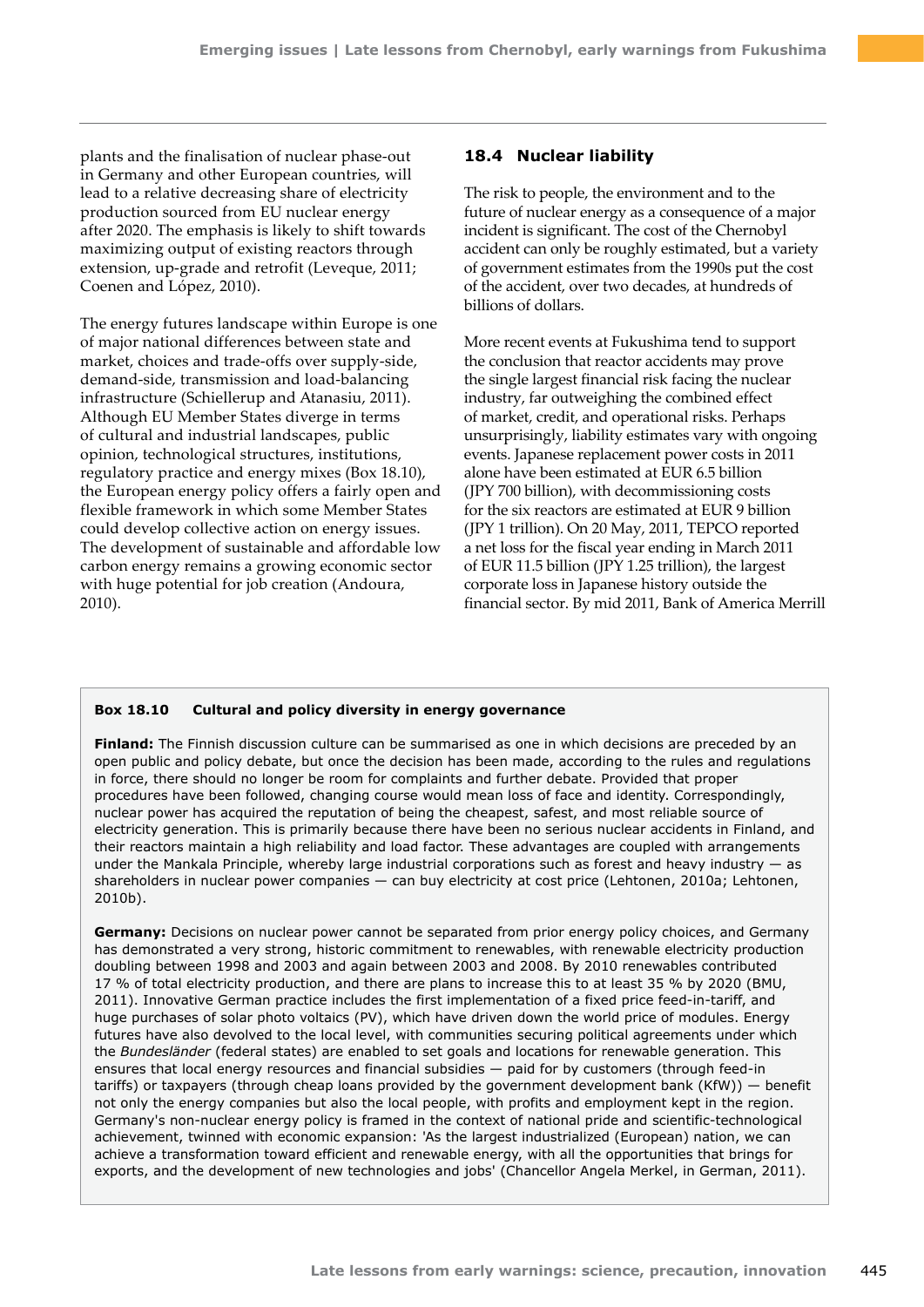Lynch reported that compensation claims could total EUR 93–102 billion (JPY 10–11 trillion) over the next two years, with liabilities far exceeding the current market cap (Maloney, 2011). By September 2011, Fukushima liabilities stood at anywhere between EUR 76–152 billion, with the Japanese Centre for Economic Research estimating clean-up remediation at EUR 190 billion over the next 10 years (Kobayashi, 2011).

Currently, individual European nuclear accident liabilities are capped at EUR 169 million for operators. However, the Paris Convention on Nuclear Third Party Liability and Brussels Convention (2011)  $(7)$  aims to raise this to ensure that victims of a nuclear incident are compensated for resulting damage. Under the proposals, nuclear operators would be liable for the first EUR 700 million for any accident, with the national government having the option of adding a maximum of a further EUR 500 million towards the company's liabilities. Collectively, other signatory states could contribute a further EUR 300 million, potentially bringing the total available to EUR 1 500 million for any one accident.

Yet actuarial analysis suggests that even this level of cover may fail to account for liability in case of major accident. Versicherungsforen Leipzig GmbH (2011), a company that specialises in actuarial calculations, concluded that these costs were not adequately internalised, suggesting that full insurance against nuclear disasters would increase the price of nuclear electricity by up to EUR 2.36 per kilowatt hour (kWh)

— a sum that may weaken the economic case for nuclear power compared to other low-carbon sources.

Both the required liability (EUR 6.09 trillion), based on an estimate of the average maximum damage and corresponding variance, and the resulting insurance premium, are significantly higher than the financial resources currently legally required of nuclear power plant operators. Versicherungsforen Leipzig's study estimated that future damage and liability insurance costs would exceed the financial resources that nuclear power plant licensees are currently required to maintain by several orders of magnitude. In this context, nuclear disasters seem uninsurable, due to a combination of methodological difficulties in estimating the probability of occurrence of damage, insufficient size of the risk pool, and the extent of potential maximum damage (ibid).

To the extent that liability rules provide incentives for prevention, the financial limit on the liability of an operator may lead to under-deterrence since, as a result of the financial cap on liability, the potential complementary function of liability rules in providing additional deterrence may be lost. The financial limit, and the resulting nuclear subsidy, may also distort competition by unduly favoring nuclear energy compared to other energy sources (Faure and Fiore, 2009).

The issue of nuclear waste liability has also been subject to intense and prolonged debate, especially in the context of high burn-up fuel proposed for Generation III reactors (Box 18.11).

#### **Box 18.11 High burn-up fuel**

Following the liberalisation of the EU energy market, it was realized that a decrease in nuclear costs could be achieved if reactor power could be optimized by using more uranium as reactor fuel and keeping the fuel rods in longer. This means that generation III reactor high burn-up spent fuel will be significantly more radioactive than conventional spent fuel. Five years after discharge, each square metre of spent fuel in the proposed EPR cooling ponds may generate up to 17 kW of heat compared with 11 kW from more conventional spent fuel pool. And the high density of spent fuel racks from the proposed Westinghouse AP1000 reactor implies that 24–36 kW of heat may need to be removed from each square metre. Safety could depend on the effective and continuous removal of the significant thermal power of high burn-up spent fuel, potentially requiring additional pumps, back-up electricity supplies and back-up water supplies: all systems potentially vulnerable to mechanical failure or deliberate disruption. It is also likely that densely packed high burn-up spent fuel may require additional neutron absorbers, and greater radiation shielding during encapsulation and storage (Richards, 2009).

<sup>(7)</sup> Note, not all EU Member States are signatories. Belgium, Denmark, Finland, France, Germany, Greece, Italy, the Netherlands, Norway, Portugal, Slovenia, Spain, Sweden, the United Kingdom and Turkey are signatories to the Paris Convention on Nuclear Third Party Liability and Brussels Convention.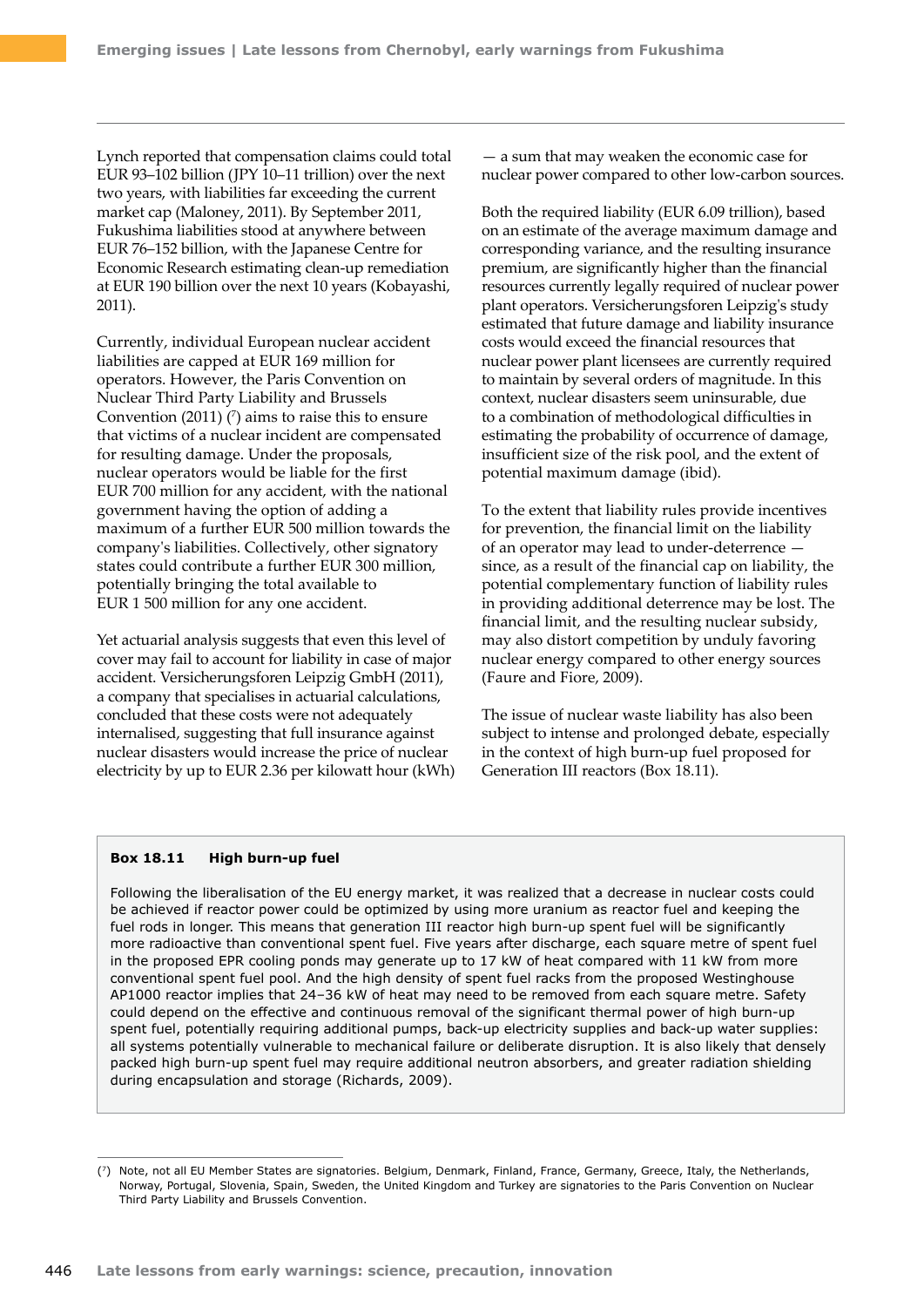## **18.5 Nuclear risk: probabilistic risk assessment and beyond design-based accidents**

Key to the analysis of nuclear safety is the analytical concept of probabilistic risk assessment (PRA) or probabilistic safety analysis (PSA). Whilst PRA calculations are not taken as absolute, but rather as significant indicators of plant weaknesses, they do underpin the concept of acceptable risks and tolerable consequences under fault conditions. In this context, the risk of an accident must be acceptable, and the radiological consequences tolerable, with more frequently occurring incidents countered by greater resilience through enhanced safety systems grounded in robust engineered structures. However, PRA has proven structurally limited in its ability to conceive and capture the outcomes and consequences of a nuclear accident resulting from a cascading series of events, as described in the Fukushima disaster and all previous major nuclear accidents. This implies that relatively simplified chain-of-event fault-tree models may not be sufficient to account for the indirect, non-linear, and feedback relationships common for accidents in complex systems. Here, modeled common-cause, common-mode, and dependent failures have proved problematic; partly due to data limitation (since major failures occur infrequently), and because failure mechanisms are often plant specific (Ramana, 2009).

Most PRAs assume failure likelihood can be captured through identical, independent log-normal failure distributions. Since strong independence assumptions employed in PRAs assume that reactor safety systems are duplicated and reliable, core damage frequency estimates are typically very low. Because of this, there may be good reason to question the conceptual and theoretical completeness, and empirical and practical reliability of PRA models. This is partly because PRA is prone to under-counting accident scenarios — since risk is estimated for enumerated reactor states, failure to account for unknown and serially cascading beyond design-base accident scenarios leaves an un-measurable model error in the core damage frequency estimate (Maloney, 2011).

Before the Fukushima accident, for example, the Japanese Nuclear Regulatory Commission Guidance (NSC, 2006), updated in early 2011, concluded that 'robust sealed containment structures would prevent damage from a tsunami… and no radiological hazard would be likely'. Whereas after the accident, the Chairman and President of the European Nuclear Society High Scientific Council stressed that 'the magnitude of the tsunami that struck Japan was

beyond the design value to which the reactors were supposed to withstand' (Bonin and Slugen, 2011). These pre- and post-facto statements suggest that, although reactor design can prove relatively robust against specific accidents and specific modes, safety cannot be guaranteed for cascading beyond design-base accidents. In the case of Fukushima, because the cascade from earthquake, through tsunami, to reactor and spent fuel fault condition was discounted, no account was taken for the need to respond to the failure of three nuclear reactors and spent fuel ponds.

Pre-Fukushima probability estimates of a major nuclear accident were around 1:100 000 for the 440 reactors in operation over the next 20–25 years. Since Fukushima, estimated probabilities of major nuclear accidents have increased significantly. However, estimation of core melt and containment failure may still prove problematic. Chernobyl and Fukushima together comprise catastrophic meltdown in four nuclear reactors over the past few decades, implying that that the probability of a major accident in the current worldwide fleet over the next 20–25 years is around 1:5 000. Thus, whereas earlier estimates assumed a probability of one major nuclear accident over a 100-year period, reoccurrence of these events can be expected once every 20 years (Goldemberg, 2011). This reassessment of nuclear risk has been particularly apparent in Germany, where Chancellor Angela Merkel concluded that Fukushima 'has forever changed the way we define risk' (Schwägerl, 2011); an analysis echoed by Norbert Röttgen, Germany's Environment Minister, who noted that Fukushima 'has swapped a mathematical definition of nuclear energy's residual risk with a terrible real-life experience… we can no longer put forward the argument of a tiny risk of 10–7, as we have seen that it can get real in a high-tech society like Japan' (ibid).

Importantly, the governmental German Advisory Council on the Environment also concurred with this critique, suggesting that: 'The widespread view that the extent of the damage due even to major incidents can be adequately determined and limited in order to be weighed up… is becoming considerably less persuasive… The fact that the accident was triggered by a process which the nuclear reactor was not designed to withstand… casts a light on the limitations of technological risk assessment… based on assumptions, and that reality can prove these assumptions wrong' (SRU, 2011b, p.11).

Levels of reliability required for a complex interactive and tightly coupled nuclear power plant are very great (Perrow, 1984), with the range of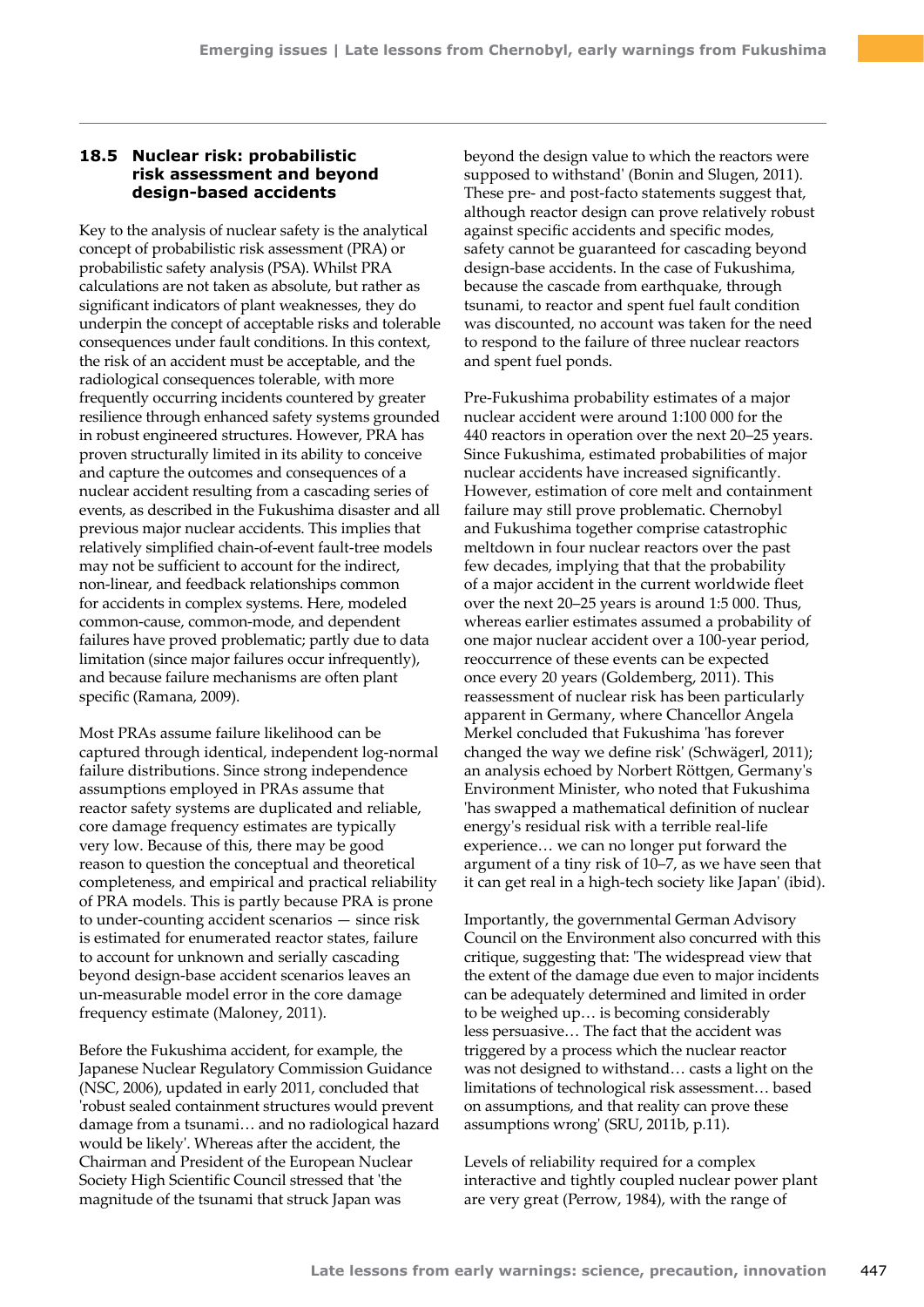operating reactors having differing sets of designs and configurations. Because of their complexity and the physical conditions during reactor operation, the understanding of the reactor design and operation is always partial. Additionally, as system components and external events can interact in unanticipated ways, it is not possible to predict all possible failure modes. It follows that numerical estimates of probabilities of significant accidents remain deeply uncertain. As the Fukushima Investigation Committee concluded (2011, p. 22): 'The accidents present us (with) crucial lessons on how we should be prepared for… incidents beyond assumptions'.

## **18.6 Conclusion**

Because it is likely that post-Fukushima health consequences may start to arise and be documented over the next 5–40 years, a key lesson to be learned concerns the multi-factorial nature of this event. It can be expected that a number of chemical agents were released and, hence, the final biological effect may depend on the consequential complex radiochemical environment. Thus, in planning future radiation protection, preventive measures and bio-monitoring of exposed populations, it is of great importance to:

- integrate the available data on both cancer and non-cancer diseases following overexposure to ionizing radiation;
- take a complex approach in the interpretation of data — considering the impacts of age, gender, and geographical dispersion of affected individuals, and the psychological, educational and social status of victims; and
- integrate the evaluation of latency periods between exposure and disease diagnosis development for each cancer type.

Bunn, the former adviser to the US Office of Science and Technology Policy, and Heinonen, the former Deputy Director General of the IAEA, also conclude that there is a need for more stringent nuclear safety standards, and propose six areas for improvement involving substantial cost and time investment:

- operators must plan for events beyond design bases;
- more stringent standards for protecting nuclear facilities against terrorist sabotage;
- a stronger international emergency response;
- international reviews of security and safety;
- binding international standards on safety and security; and
- international co-operation to ensure regulatory effectiveness (Bunn and Heinonen, 2011).

In addition, there is also the need to defend and adapt the coastal sites of nuclear plants to the hazards of rising sea levels, storm surges, flooding and the possibility of eventual nuclear site islanding (IME, 2009; Kopytko and Perkins, 2011). It should also be understood that it is very unlikely that current major accident liability regimes will prove adequate, and a significant re-adjustment may be essential.

This wide-ranging set of recommendations constitutes a significant step forward in radiation protection philosophy. However, there seem to be no resounding new revelations over the vulnerability of nuclear power to unforeseen natural disasters like earthquakes and tsunamis, or through human or engineering based fault conditions, including accidental or deliberate harm. Accidents are by nature, accidental, and the cost of ignoring this common-sense axiom can prove radiologically catastrophic (Stirling, 2011).

Whilst the imaginative use of foresight and precaution are key to the management of nuclear risks, a further paradox lies at the heart of the debate: Whereas fundamental radiation protection science is characterised by very real uncertainty, indeterminacy and contingency, the regulation and operation of nuclear facilities is based on the language of certainty. The nearer one gets to the fundamental science and engineering of complex technological systems, the greater the uncertainty and complexity; yet the nearer one gets to regulation and operation, the greater the certainty and simplicity. Since somewhere along this continuum, uncertainty has been translated into certainty, and risk has been translated into 'safety', the question remains: when, how, and why does this transformation happen?

Given the degree of uncertainty and complexity attached to even the most tightly framed and rigorous nuclear risk assessment, attempts to weight the magnitude of accident by the expected probability of occurrence has proven problematic, since these essentially theoretical calculations can only be based on sets of pre-conditioning assumptions. This is not an arcane philosophical point, but rather a very practical issue with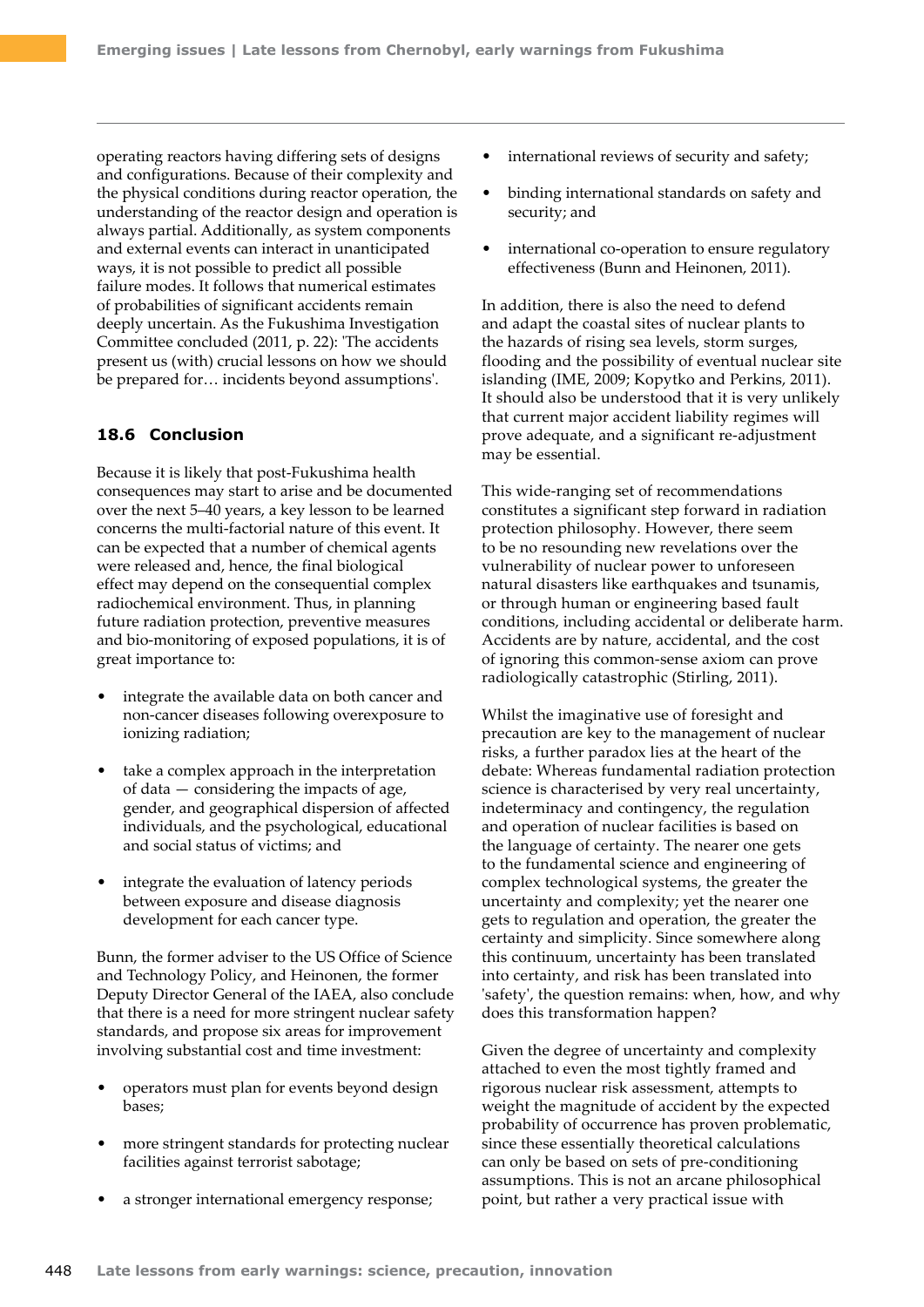significant implications for the proper management of nuclear risk. With its failure to plan for the cascade of unexpected beyond design-base accidents, the regulatory emphasis on risk-based probabilistic assessment has proven very limited. An urgent re-appraisal of this approach, and its real-life application seems overdue.

Whatever one's view of the risks and benefits of nuclear energy, it is clear that the possibility of catastrophic accidents must be factored into the policy and regulatory decision-making process. In the context of current collective knowledge on nuclear risks, both the regulation of operating nuclear reactors and the design-base for any proposed reactor will need significant re-evaluation.

Given the size of the long-term investments that are now needed across the options of nuclear, carbon based fuels, renewables, energy efficiency and conservation, grid network infrastructure development and load balancing; it is clear that European public needs to play a key role in taking these critical, social, environmental and economic decisions (8 ). Here, public values and interests are central, and the role of public dialogue and the participatory practices that enable it are core to the building of mutual understanding between European states, governments, industry and people. If carried out in a truly involving way, the integration of public, policy, and expert scientific knowledge allows for greater accountability, transparency, and much better take-up of necessary change and improved long-term likelihood of problem resolution. This conclusion mirrors those from many chapters in this publication — from leaded petrol to nanotechnology: that wider public engagement in choosing strategic innovation pathways is essential.

## **References**

Aghajanyan, A. and Suskov, I., 2009, 'Trans-generational genomic instability in children of irradiated parents as a result of Chernobyl nuclear accident', *Mutat. Res.*, (671) 52–57.

Andoura, S., 2010, *Energy Co-operation under the Aegis of the Weimar Triangle: Springboard for a Common* 

*European Energy Policy*, Genshagener Papiere, Nr. 3, December 2010, Genshagen Foundation.

ARCH (Agenda for Research on Chernobyl Health), 2001, 'New ICNIRP exposure guidelines, Scale of UK exposure to x-rays revealed, 2011', *J. Radiol. Prot.,* (31) 151.

ARCH (Agenda for Research on Chernobyl Health), 2010, *The Health Consequences of the Chernobyl Accident*, Technical Report.

Asahi, Shimbun, 2011, *Fukushima radiation 47 times higher than combined 45 prefectures*, 15 December 2011.

Baleva, L.S., Yakovlyeva, I.N., Sipyagina, A.E., Karahin, N.M., Karpjeeva, E.E., Buyankin, V.M., Suskova, V.S., 2011, 'Clinical immunological disorders in children from various observation cohorts subject to radiation factor at various oncogenesis stages', *Ratiats. Biol. Radioecol.*, (51/1) 7–19.

Barber, R., Plumb, M.A., Boulton, E., Roux, I. and Dubrova, Y.E., 2002, 'Elevated mutation rates in the germ line of first- and second-generation offspring of irradiated male mice', *Proceedings of the National Academy of Sciences of the United States of America*, (99) 6 877–6 882.

Barber, R.C., Hickenbotham, P., Hatch, T., Kelly, D., Topchiy, N., Almeida, G.M., Jones, G.D., Johnson, G.E., Parry, J.M., Rothkamm, K. and Dubrova, Y.E., 2006, 'Radiation-induced trans-generational alterations in genome stability and DNA damage', *Oncogene*, (25) 7 336–7 342.

Barnham, K., 2011, *Nuclear risks and the renewable alternatives*, The Guardian, Letters, 16 March 2011.

Baverstock, K. and Karotki, A.V., 2011, 'Towards a unifying theory of late stochastic effects of ionizing radiation', *Mutat. Res.*, (718) 1–9.

BBC Asia, 2011, *Radiation leak found outside Japan nuclear reactor*, 28 March 2011.

BBC World Service, Globescan, 2011, *Opposition to Nuclear Energy Grows: Global Poll*.

BCPT (Basic and Clinical Pharmacology & Toxicology), 2008, *Special Issue on Prenatal* 

<sup>(8)</sup> The policy context of participatory governance concerning a shared, knowledge-based European Community energy future is set within the drive for sustainable development as located and expressed within in the EU's Lisbon Strategies of 2000, 2005, and 2009. These strategies are underpinned and operationalised by elements of the EU legislative framework, including the Directive on Public Participation in Environmental Plans and Programmes, the 2003 EU Public Participation Provisions of the Aarhus Convention, and the EU Directive on Strategic Environmental Assessment.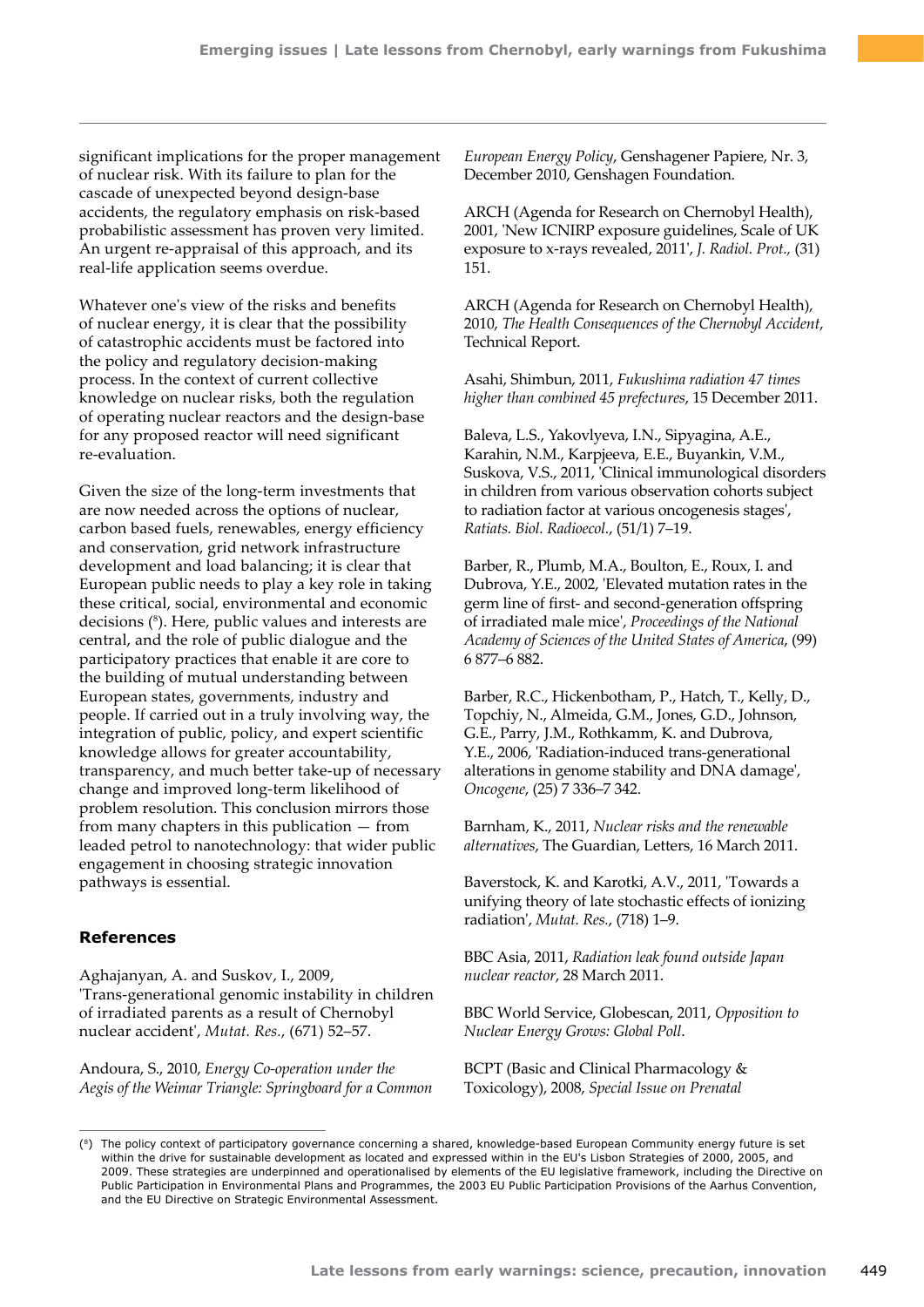*programming and Toxicity*. Editor, Philippe Grandjean, February 2008, (102/2) 71–273.

Bebeshko, V.G., Bazyka, D.A., Buzunov, V., 2007, 'Chernobyl: current situation of non-cancer diseases', *Int. Congress Series*, (1299) 54–59.

Bernard, Bonin, Chairman of the ENS High Scientific Council, Vladimir Slugen,ENS President, 2011, 'Statement on the Japanese Nuclear Accident', European Nuclear Society.

BfS (German Federal Office for Radiation Protection), 2008, *Unanimous Statement by the Expert Group commissioned by the Bundesamt fur Strahlenschutz on the KiKK Study, Berlin, Germany 2007*.

BIER VII Committee on the Biological Effects of Ionizing Radiations, US National Research Council, 2006, *Health effects of exposure to low levels of ionizing radiations, BEIR VII Phase 2*, Washington.

Bland, E.P., Docker, M.F., Crawford, J.S., Farr, R.F., 1969, 'Radioactive iodine uptake by thyroid of breast fed infants after maternal blood volume measurements', *The Lancet*, (294/7629) 1 039–1 040.

Bird, W., 2012, *As Fukushima Cleanup Begins: Long-term Impacts are Weighed*, 9 January 2012, Report, Yale Environment 360, Yale School of Forestry & Environmental Studies.

Bonin, B. and Slugen, V., 2011, *Statement on the Japanese Nuclear Accident, European Nuclear Society (ENS) High Scientific Council*, European Nuclear Society.

Bolsunovsky, A., Dementyev, D., 2011, 'Evidence of the radioactive fallout in the center of Asia (Russia) following the Fukushima Nuclear Accident', *Journal of Environmental Radioactivity, (*102/2011) 1 062–1 064, Short communication.

Bowyer, T.W., Biegalski, S.R., Cooper, M., Eslinger, P.W., Haas, D., Hayes, J.C., Miley, H.S., Strom, D.J., Woods, V., 2011, 'Elevated radioxenon detected remotely following the Fukushima nuclear accident', *J. Environ. Radioact.*, (102) 681–687.

Brumfiel, G., Cyranoski, D., 2011a, 'Quake sparks nuclear crisis', *Nature,* (471) 273–275.

Brumfiel, G., Cyranoski, D., 2011b, 'Fukushima deep in hot water, Rising levels of radioactive liquid hamper clean-up effort', *Nature*, (474) 135–136.

Brumfiel, G., 2011, 'Fallout forensics hike radiation toll: Global data on Fukushima challenge Japanese estimates', *Nature*, (478) 435–436.

Buongiorno, J., Ballinger, R., Driscoll, M., Forget, B., Forsberg, C., Golay, M., Kazima, M., Todreas, N., Yanch, J., 2011, *Technical Lessons Learned from the Fukushima-Daichii Accident and Possible Corrective Actions for the Nuclear Industry: An Initial Evaluation*, Center for Advanced Nuclear Energy Systems, Nuclear Systems Enhanced Performance Program, MIT-NSP-TR-O25, Rev.1, 26 July 2011.

Bunn, M. and Heinonen, O., 2011, 'Preventing the Next Fukushima: Weak authority and largely voluntary standards limit global institutions' impact on nuclear safety and security', *Science, Policy Forum*, (333) 1 580–1 581.

Butler, D., 2011, *Radiation data from Japanese disaster starts to filter out*, Nat. News, 17 March 2011.

Calmon, P., Thiry, Y., Zibold, G., Rantavaara, A., Fesenko, S., 2009. Transfer parameter Manolopoulou, M., Vagena, E., Stoulos, S., Ioannidou, A., Papastefanou, C., 2011, 'Radioiodine and Radiocesium in Thessaloniki, Northern Greece due to the Fukushima Nuclear Accident', *J. Environ. Radioact.*, (102) 796–797.

Cardis, E., Hatch, M., 2011, 'The Chernobyl accident — an epidemiological perspective', *Clin. Oncol.*, (23/4) 251–260.

CERRIE (Committee Examining Radiation Risks of Internal Emitters), 2004, *Report of the Committee Examining Radiation Risks of Internal Emitters*, 2004, Crown Copyright, London.

Chernobyl Forum, 2006, *2003–2005 Chernobyl's Legacy: Health, Environmental and Socio-Economic Impacts and Recommendations to the Governments of Belarus, the Russian Federation and Ukraine*, Second revised version, IAEA, Vienna.

Chumak, V.V., Worgul, B.V., Kundiyev, Y.I., Sergiyenko, N.M., Vitte, P.M., Medvedovsky, C., Bakhanova, E.V., Junk, A.K, Kyrychenko, O.Y., Musijachenko, N.V., Sholom, S.V., Shylo, S.A., Vitte, O.P., Xu, S., Xue, X., Shore, R.E., 2007, 'Dosimetry for a study of low-dose radiation cataracts among Chernobyl clean-up workers', *Radiat. Res.*, (167/5) 606–614.

Coenen, L. and Díaz López, F.J.D., 2010, 'Comparing systems approaches to innovation and technological change for sustainable and competitive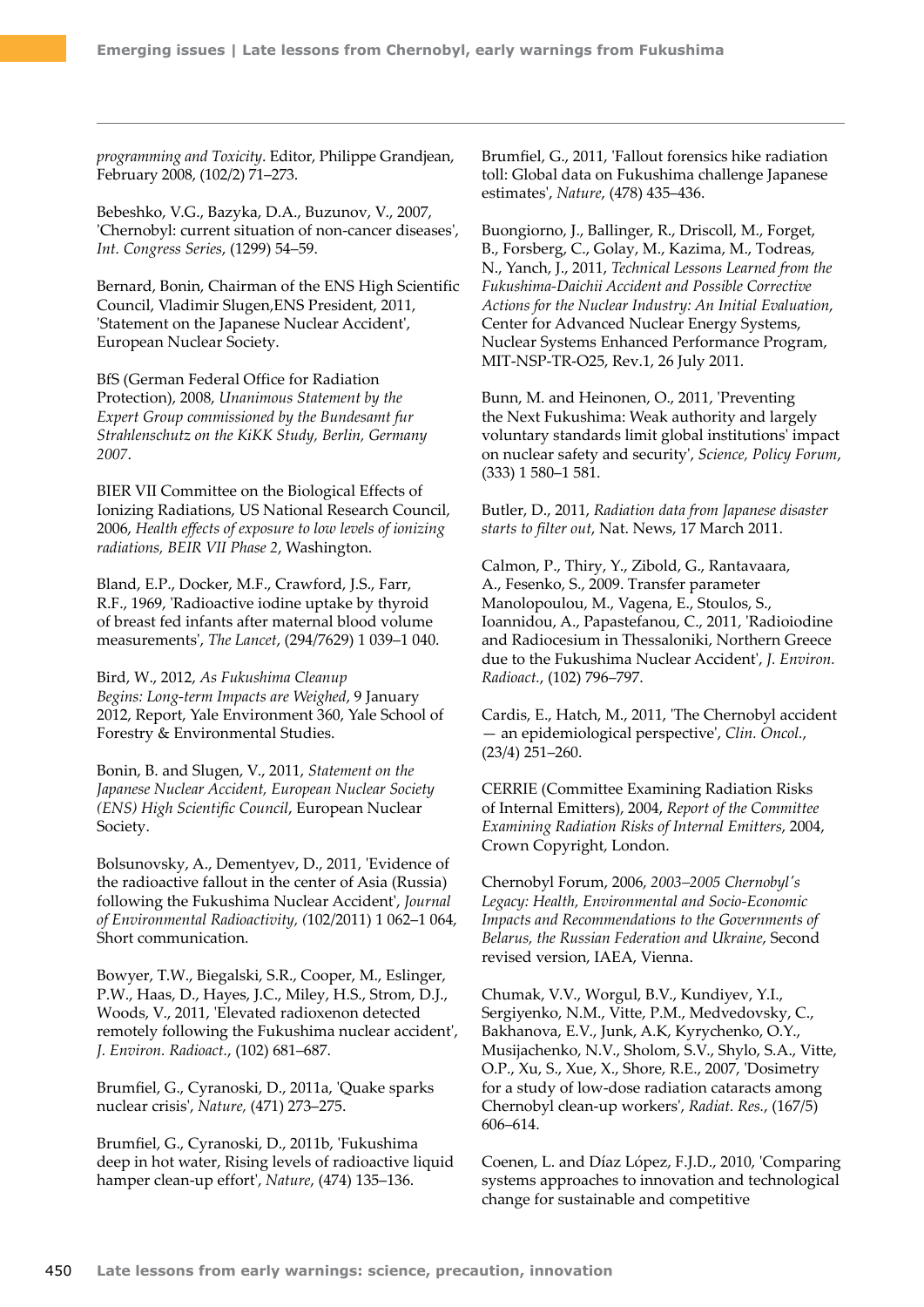economies: and explorative study into conceptual commonalities, differences and Complementarities', *Journal of Cleaner Production*, (18) 1 149–1 160.

Crooks, E., 2011, *Nuclear: Enthusiasm for reactor investment cools*, Financial Times, 28 September, 2011.

Cyranoski, D. and Brumfiel, G., 2011, 'Fukushima impact is still hazy', *Nature*, (477/7 363) 139–140.

Davis, L.W., 2011, *Prospects for Nuclear Power, National Bureau of Economic Research*, Working Paper 17674, Dec. 2011, National Bureau of Economic Research.

DECC (Dept. of Energy and Climate Change), 2009, *The Justification of Practices Involving Ionizing Radiation Regulations 2004: Consultation on the Secretary of State's proposed decisions as Justifying Authority on the Regulatory Justification of new nuclear power station designs known as the AP 100 and the EPR*, London, The Stationary Office.

DECC (Dept. of Energy and Climate Change), 2010, *The Justification of Practices Involving Ionizing Radiation Regulations 2004: The Reasons for the Secretary of State's Decision as Justifying Authority*, London, The Stationary Office.

DECC (Dept. of Energy and Climate Change), 2011, *Overarching National Policy Statement for Energy (EN-1), Planning for new energy infrastructure, July 2011*, Presented to Parliament pursuant to section 5(9b) of the Planning Act 2008, London, The Stationery Office.

Douple, E.B., Mabuchi, K., Cullings, HM., Preston, D.L., Kodama, K., Shimizu, Y., Fujiwara, S., Shore, RE., 2011, 'Long term radiation related health effects in a unique human population: lessons learned from the atomic bomb survivors of Hiroshima and Nagasaki', *Disaster Med. Public Health Preparedness*, (5/1) 122–133.

EEA (European Environment Agency), 1999, *Children in their Environment: vulnerable, valuable, and at risk*. Background paper by David Gee for the WHO Ministerial Conference on Environment and Health, London, 16–18 June 1999.

EU (European Union), 2011, *A Roadmap for moving to a competitive low carbon economy in 2050, Communication from the Commission to the European Parliament*, The Council, The European Economic and Social Committee and the Committee of the Regions, COM/2011/0112 final, Brussels.

Eglite, M.E., Zvagule, T.J., Rainsford, K.D., Reste, J.D., Curbakova, E.V., Kurjane N.N., 2009, 'Clinical aspects of the health disturbances in Chernobyl Nuclear Power Plant accident clean-up workers (liquidators) from Latvia', *Inflammopharmacology,* (17/3) 163–169.

Ethics Commission on a Safe Energy Supply, 2011, *Germany's Energy Turnaround, on behalf of Federal Chancellor Dr Angela Merkel*, Berlin, 30 May 2011.

EDF (Electricite de France), 2012, *The low-carbon credentials of nuclear power* ([http://www.edfenergy.](http://www.edfenergy.com/energyfuture/the-possible-solutions-climate-change/nuclear-and-the-solution-climate-change) [com/energyfuture/the-possible-solutions-climate](http://www.edfenergy.com/energyfuture/the-possible-solutions-climate-change/nuclear-and-the-solution-climate-change)[change/nuclear-and-the-solution-climate-change\)](http://www.edfenergy.com/energyfuture/the-possible-solutions-climate-change/nuclear-and-the-solution-climate-change).

ENSREG, 2011, *EU Stress Tests specifications* [\(http://www.ensreg.eu/node/289/](http://www.ensreg.eu/node/289/)).

Evrard, A-S., Hémon, D., Morin, A., Laurier, D., Tirmarche, M., Backe, J-C., Chartier, M., Clavel, J., 2006, 'Childhood leukaemia incidence around French nuclear installations using geographic zoning based on gaseous discharge dose estimates', *Br. J. Cancer*, (94/9) 1 342–1 347.

Faure, M.G. and Fiore, K., 2009, *An Economic Analysis of the Nuclear Liability Subsidy*, Pace Environmental Law Review, Pace University.

Fucic, A., Merlo, D.F., Ceppi, M., Lucas, J.N., 2008, 'Spontaneous abortions in female populationsoccupationally exposed to ionizing radiation', *Int. Arch. Occup. Health*, (81/7) 873–879.

Fucic, A., Brunborg, G., Lasan, R., Jezek, D., Knudsen, L.E., Merlo, D.F., 2008, 'Genomic damage in children accidentally exposed to ionizing radiation: a review of the literature', *Mutation Research*, (658/1–2) 111–123.

Gersman, H., 2011, *UK's faith in nuclear power threatens renewables, says German energy expert*, The Guardian, Monday 28 November, 2011.

Grigoriev, Y.G, 2012, 'Six first weeks after Chernobyl nuclear accident: Memoirs of an eyewitness', *The Environmentalist*, doi:10.1007/s10669-011-9384-z.

Grigoriev, Y.G., 2012, Personal communication to Paul Dorfman.

Goldemberg, J., 2011, *Oil Price* ([http://oilprice.com/](http://oilprice.com/Alternative-Energy/Nuclear-Power/Have-Rising-Costs-and-Increased-Risks-Made-Nuclear-Energy-a-Poor-Choice.html) [Alternative-Energy/Nuclear-Power/Have-Rising-](http://oilprice.com/Alternative-Energy/Nuclear-Power/Have-Rising-Costs-and-Increased-Risks-Made-Nuclear-Energy-a-Poor-Choice.html)[Costs-and-Increased-Risks-Made-Nuclear-Energy-a-](http://oilprice.com/Alternative-Energy/Nuclear-Power/Have-Rising-Costs-and-Increased-Risks-Made-Nuclear-Energy-a-Poor-Choice.html)[Poor-Choice.html](http://oilprice.com/Alternative-Energy/Nuclear-Power/Have-Rising-Costs-and-Increased-Risks-Made-Nuclear-Energy-a-Poor-Choice.html)).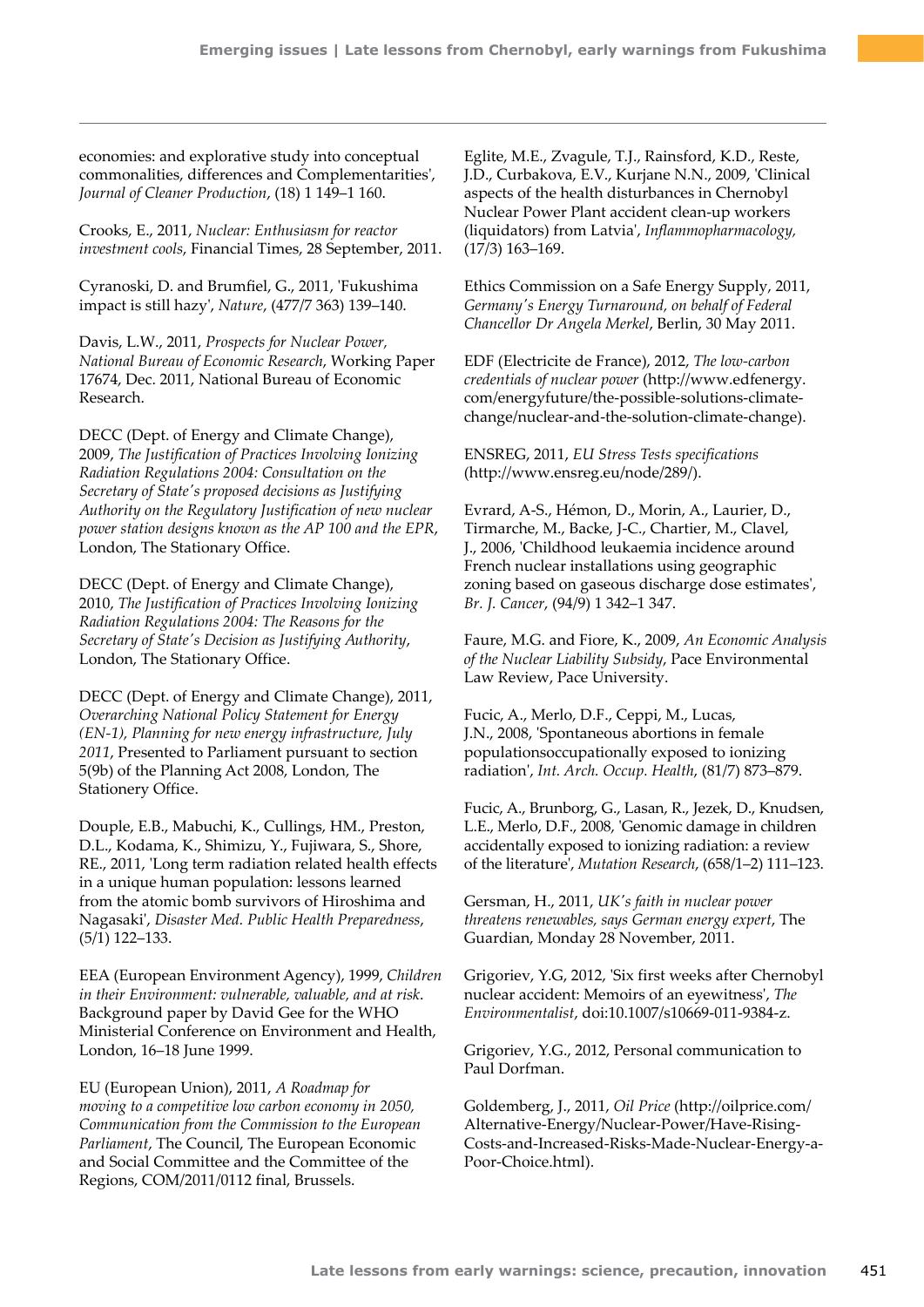Günther, B., Karau, T., Kastner, E.-M., Warmuth, W., 2011, *Calculating a risk-appropriate insurance premium to cover third-party liability risks that result from operation of nuclear power plants*, Versicherungsforen Leipzig GmbH, Commissioned by the German Renewable Energy Federation (BEE) Leipzig, 1 April 2011.

Hatch, M., Ron, E., Bouville, A., Zablotska, L., Howe, G., 2005, 'The Chernobyl disaster: cancer following the accident at the Chernobyl nuclear power plant', *Epidemiol. Rev*., (27) 56–66.

Hayashi, T., Kusunoki, Y., Hakoda, M., Morishita, Y., Kubo, Y., Maki, M., Kasagi, F., Kodama, K., Macphee, D.G., Kyoizumi, S., 2003, 'Radiation dose-dependent increases in inflammatory response markers in A bomb survivors', *Int. J. Rad.*, (79/2) 129–136.

HM Government, 2010, *A Strong Britain in an Age of Uncertainty: The National Security Strategy*, Presented to Parliament by the Prime Minister, October 2010, Cm. 7953, Stationery Office, London.

IAEA (International Atomic Energy Agency), 1993, *One decade after Chernobyl: summing up the consequences of the accident*, International Conference, 8–12 April 1996, European Commission (EC), IAEA, World Health Organization (WHO), 96-02659, IAEA/PI/D5E.

IAEA (International Atomic Energy Agency), 2000, *Climate Change and Nuclear Power,* IAEA, Austria.

IAEA (International Atomic Energy Authority), 2011a, *Final Report of the International Mission on Remediation of Large areas Offsite the Fukushima Dai-ichi NPP,*  7–15 October 2011, NE/NEF FW/2011, IAEA.

IAEA (International Atomic Energy Authority), 2011b, *Fukushima Daiichi Status Report, 22 December 2011*.

IAEA (International Atomic Energy Authority), 2011c, *Investigation Committee, 2011, Interim Report, Investigation Committee on the Accidents at Fukushima Nuclear Power Stations of Tokyo Electric Power Company*, 26 December 2011, IAEA.

ICRP (International Commission on Radiological Protection), 2005, 'Low-dose Extrapolation of Radiation-related Cancer Risk', ICRP Publication 99, *Ann. ICRP*, 35(4), ICRP.

IME (Institution of Mechanical Engineers), 2009, *Climate Change: Adapting to the inevitable, Institution of Mechanical Engineers*, Westminster, London.

IPCC (Intergovernmental Panel on Climate Change), 2011, *IPCC Special Report on Renewable Energy Sources and Climate Change Mitigation*. Prepared by Working Group III of the Intergovernmental Panel on Climate Change (Edenhofer, O., Pichs-Madruga, R., Sokona, Y., Seyboth, K., Matschoss, P., Kadner, S., Zwickel, T., Eickemeier, P., Hansen, G., Schlömer, S., von Stechow, C. (eds)). Cambridge University Press, Cambridge, United Kingdom and New York, NY, USA.

Investigation Committee, 2011, *Investigation Committee on the Accidents at Fukushima Nuclear Power Stations of Tokyo Electric Power Company, Executive Summary of the Interim Report*, Provisional, 26 December 2011.

Ishizuka, H., 2011, *Cesium from Fukushima plant fell all over Japan*, 26 November 2011, Asahi Shimbun.

Ivanov, V.K., Gorsky, A.I., Kashcheev, V.V., Maksiutov, M.A., Tumanov, K.A., 2009, 'Latent period in induction of radiogenic solid tumors in the cohort of emergency workers', *Rad. Environ. Biophys.*, (48) 247–252.

Iwanaga, M., Hsu, W.L., Soda, M., Takasaki, Y., Tawara, M., Joh, T., Amenomori, T., Yamamura, M., Yoshida, Y., Koba, T., Miyazaki, Y., Matsuo, T., Preston, D.L., Suyama, A., Kodama, K., Tomonaga, M., 2011, 'Risk of myelodysplastic syndromes in people exposed to ionizing radiation: a retrospective cohort study of Nagasaki atomic bomb survivors', *J. Clin. Oncol*., (29/4) 428–434.

Jablon, S., Hrubec, Z., Boice, J.D., 1991, 'Cancer in populations living near nuclear facilities, Report of a survey by researchers at the US National Cancer Institute', *Journal of the American Medical Association*, (265) 1 403–1 408.

Japan Times, 2012, *Nuclear plant output falls to 10.3%*, 14 January, 2012.

Kaatsch, P., Spix, C., Schmiedel, S., Schulze-Rath, R., Mergenthaler A., Blettner M., 2007, *Epidemiologische Studie zu Kinderkrebs in der Umgebung von Kernkraftwerken* (KiKK-Studie). Zusammenfassung.

Kaatsch, P., Spix, C., Schulze-Rath, R., Schmiedel, S. and Blettner, M., 2008a, 'Leukaemia in young children living in the vicinity of German nuclear power plants', *Int. J. Cancer*, (122) 721–726.

Kaatsch, P., Spix, C., Jung, I. and Blettner, M., 2008b, 'Childhood leukemia in the vicinity of nuclear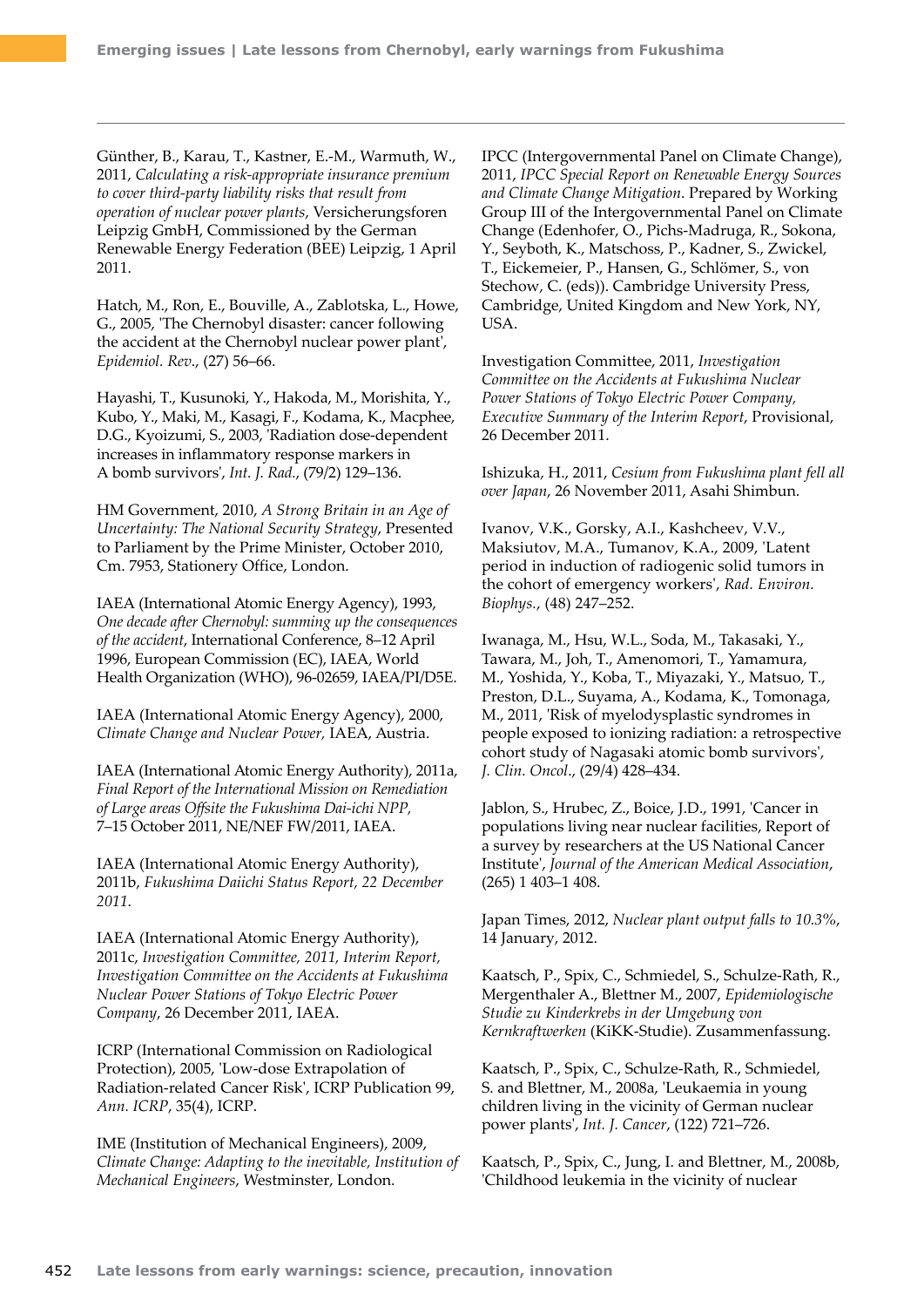power plants in Germany', *Dtsch. Arztebl. Int.*, (105) 725–732.

Kadhim, M.A., Macdonald, D.A., Goodhead, D.T., Lorimore, S.A., Marsden, S.J., and Wright, E.G., 1992, 'Transmission of chromosomal instability after plutonium alpha-particle irradiation', *Nature*, (355/6362) 738–740.

Kinlen, L, 2011, 'Childhood leukaemia, nuclear sites, and population mixing', *Br. J. Cancer*, (104) 12–18.

Kobayashi, T., 2011, *Nuclear Generating Cost Treble Pre-Accident Level: Huge Price Tag on Fukushima Accident Cleanup*, Japanese Centre for Economic Research, 19 July 2011.

Kopytko, N. and Perkins, J., 2011, 'Climate change nuclear power, and the adaptation-mitigation dilemma', *Energy Policy*, (39/1) 318–333.

Kostenko, T.A., 2005, 'Evolution of cardiovascular disorders in remote period after Chernobyl accident in children and adolescent evacuated from Zhitomir area', *Int. J. Rad. Med.*, (7) 1–4.

KPMG, 2011, *Construction Risk in new Nuclear Power Projects — Eyes Wide Open*, KPMG International.

Kulakov, V.I., Sokur, T.N., Volobuev, A.I., Tzibulskaya, I.S., Malisheva, V.A., Zikin, B.I., Ezova, L.C., Belayeva, L.A., Bonartzev, P.D., Speranskaya, N.V., Tchesnokova, J.M., Matveeva, N.K., Kaliznuk, E.S., Miturova, L.B., Orlova N.S., 1993, 'Female reproductive function in areas affected by radiation after the Chernobyl power station accident', *Environ. Health Perspect.*, (101/2) 117–123.

Kusunoki, Y., Kyoizumi, S., Yamaoka, M., Kasagi, F., Kodama, K., Seyama, T., 1999, 'Decreased proportion of CD4 T cells in the blood of atomic bomb survivors with myocardial infraction', *Rad. Res.*, (152/5) 539–543.

Kusunoki, Y., Ymaoka, M., Kubo, Y., Hayashi, T., Kasagi, F., Douple, E.B., Nakachi, K., 2010, 'T cell immunosenescence and inflammatory response in atomic bomb survivors', *Rad. Res.*, (174) 870–876.

Land, C.E., Tokunaga, M., Koyama, K., Soda, M., Preston, D.L., Nishimori, I., Tokuoka, S., 2003, 'Incidence of female breast cancer among atomic bomb survivors, Hiroshima and Nagasaki, 1950–1990', *Rad. Res.*, (160) 707–717.

Large, J., 2011a, *Fukushima: 'Lessons Learned' for Nuclear New Build: Implications for world-wide nuclear regulatory regimes — specific application to Europe and*  *UK*, Keynote Seminar, Westminster, Committee Room 11, London.

Large, J., 2011b, *Update on the Nuclear and Radiological Situation at Fukushima Dai-ichi.*, R3197-AR1, 24 May 2011.

Larsen, P.R., Canand, R.A., Knudsen, K., 1982, 'Thyroid hypofunction after exposure to fallout from a hydrogen bomb explosion', *JAMA*, (247) 1 571–1 574.

Lehtonen, M., 2010a, 'Opening Up or Closing Down Radioactive Waste Management Policy? Debates on Reversibility and Retrievability in Finland, France, and the United Kingdom', *Risk, Hazards & Crisis in Public Policy*, 1:4, Article 6.

Lehtonen, M., 2010b, 'Deliberative decision-making on radioactive waste management in Finland, France and the UK: influence of mixed forms of deliberation in the macro discursive context', *Journal of Integrative Environmental Sciences*, (7/3) 175–196.

Leveque, F., 2011, *Nuclear outlook in the EU by 2020 and beyond*, Energy Policy Blog, 18 June 2011.

Lorimore, S.A, Mukherjee, D., Robinson, J.I., Chrystal, J.A., Wright, E.G., 2011, 'Long-lived Inflammatory Signaling in Irradiated Bone Marrow is Genome Dependent', *Cancer Research,* (71) 6 485–6 491.

Lozano, R.L., Hernández-Ceballos, M.A., Adame, J.A., Casas-Ruíz, M., Sorribas, M., San Miguel, E.G., Bolívar, J,P., 2011, 'Radioactive impact of Fukushima accident on the Iberian Peninsula: evolution and plume previous pathway', *Environ Int*., (37/7) 1 259–1 264.

Maloney S., 2011, *Assessing nuclear risk in the aftermath of Fukushima, Energy Risk*, 11 July, 2011.

Marais, K, Dulac, N, Leveson, N., 2004, *Beyond normal accidents and high reliability organizations: the need for an alternative approach to safety in complex systems*. Presented at MIT Eng. Syst. Symp., 29–31 March 2004, Cambridge, MA.

Manolopoulou, M., Vagena, E., Syoulos, S., Loannidou, A., Papastefanou, C., 2011, 213 'Radioiodine and radiocesium in Thessaloniki, Greece due to the Fukushima 214 nuclear accident', *J. Environ. Radioactiv.,* (102/8) 796–797.

Marshall, E. and Reardon, S., 2011, 'How Much Fuel Is at Risk at Fukushima?', *Science*.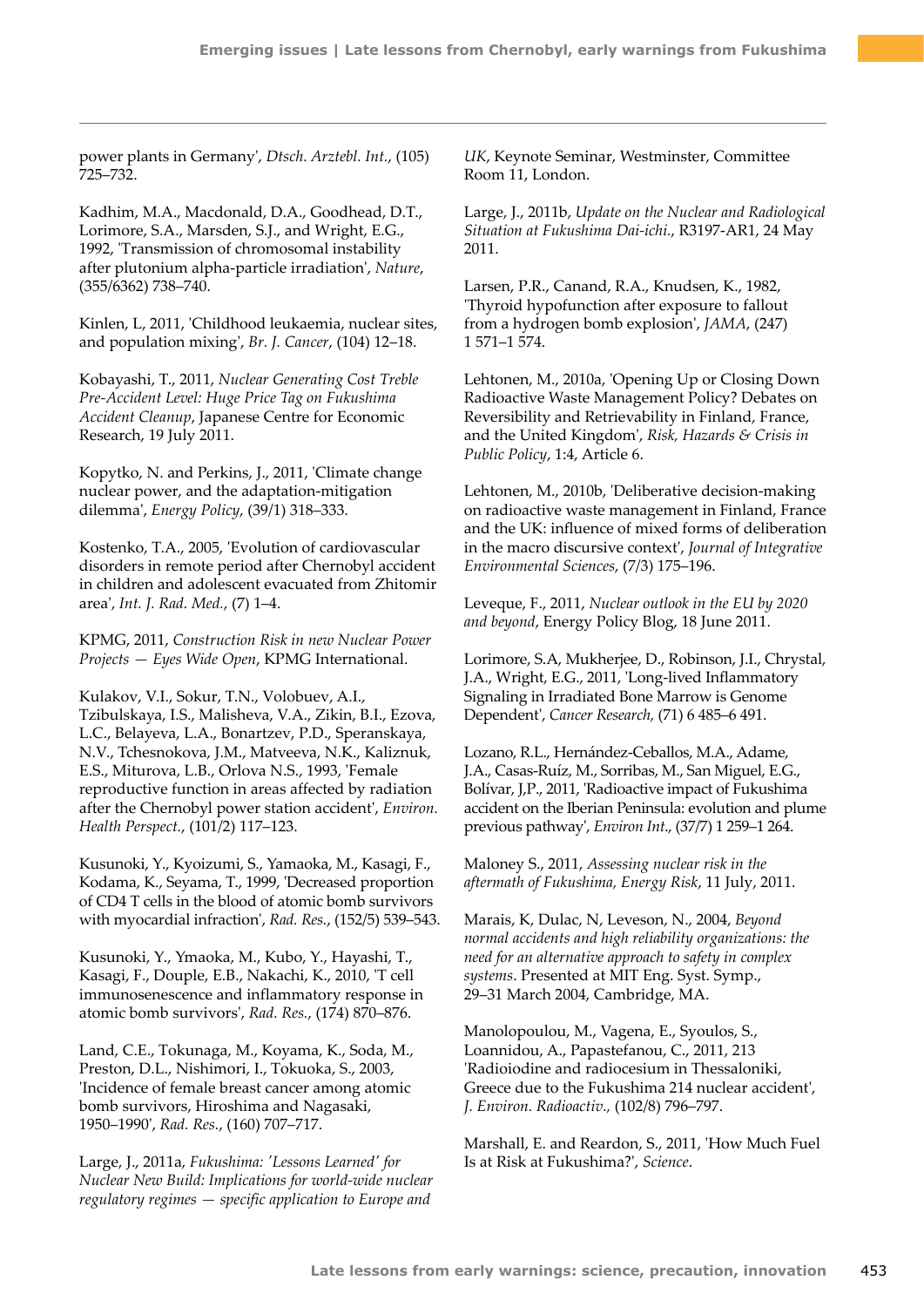McCarthy, M., 1997, 'Nuclear bomb test fallout may cause many US cancers', *The Lancet*, (350/9075) 415.

Minoura, K., Inamura, F., Sugawara, D., Kono, Y., Iwashita, T., 2001, 'The 869 Jgan tsunami deposit and recurrence interval of large-scale tsunami on the Pacific coast of northeast Japan', *Journal of Natural Disaster Science*, (23/2) 83–88.

Mukherjee, D., Coates, P.J., Lorimore, S.A, Wright, E.G., 2012, 'The In Vivo Expression of Radiation-Induced Chromosomal Instability Has an Inflammatory Mechanism', *Radiation Research*, (177) 18–24.

Nagasawa, H. and Little J.B., 1992, 'Induction of sister chromatid exchanges by extremely low doses of alpha-particles', *Cancer Research*, (52) 6 394–6 396.

Nagataki, S., Shibata, Y., Inoue, S., Yokoyama, N., Izumi, M., Shimaoka, K., 1994, *Thyroid diseases among atomic bomb survivors in Nagasaki*, Radiation Effects Research Foundation, Nagasaki, Japan, (272/5) 364–370.

Nagataki, S., Nystrom, E., 2002, 'Epidemiology and primary prevention of thyroid cancer', *Thyroid*, (12/10) 889–896.

NAIIC, 2012, *The official report of The Fukushima Nuclear Accident Independent Investigation Commission*, The National Diet of Japan.

Nature, Editorial, 2011a, 'A little knowledge', *Nature*, 472: 135, 14 April 2011.

Nature, Editorial, 2011b, 'Critical Mass', *Nature*, (480) 291.

Nature, Editorial, 2012, 'Get tough on nuclear safety: A refreshingly frank and forward-looking report on the safety of French nuclear power plants in the wake of Fukushima should spur other countries to take a hard look at regulation of their own reactors', *Nature*, (481) 113.

NIA (Nuclear Industry Association), 2012, NIA challenges WWF and Greenpeace 'subsidy' claim, *Govtoday*.

Noshchenko, A.G., Bondar, O.Y., Drozdova, V.D., 2010, 'Radiation-induced leukemia among children aged 0–5 years at the time of the Chernobyl accident', *Int. J. Cancer*, (15/127/2) 412–426.

NSC, 2006, *Safety Evaluation*, NSC Regulatory Guide, Japanese Nuclear Safety Commission.

Obe, M., 2011, 'Japan Finds Radiation Spread Over a Wide Area', *Wall St. Journal Asia*, Asia News, 31 August 2011.

Pacini, F., Vorontsova, T., Molinaro, E., Kuchinskaya, E., Agate, L., Sharova, E., Astachova, L., Chiovato, L., Pinchera, A., 1999, 'Radiation and thyroid autoimmunity', *Int. J. Rad. Med.*, (3/3–4) 20–24.

Paris Convention, 2011, Protocols to Amend the Brussels Supplementary Convention on Nuclear Third Party Liability, No. 26, February, 2011.

Panchenko, O.A., Pugach, E.A., Basarab, I.U., Berezovsky, V.N., 2005, 'Social — psychological problems of children and teenagers, injuries due to Chernobyl accident', *Int. J. Rad. Med.*, (7) 1–4.

Park, J, 2011, 'Earthquake 9.0: What this magnitude might mean for Japan's future', *Bulletin of Atomic Scientists*.

Peplow, M., 2011, 'Chernobyl's legacy: Twenty-five years after the nuclear disaster, the clean-up grinds on and health studies are faltering. Are there lessons for Japan?', 28 March 2011, *Nature*, (471) 562–565.

Perrow, C., 1984, *Normal Accidents: Living With High Risk Technologies*, (Revised edition, 1999). Princeton, NJ: Princeton University Press.

Perrow, C., 2011, *The Next Catastrophe: Reducing Our Vulnerabilities to Natural, Industrial, and Terrorist Disasters*, 21 February 2011, Princeton University Press.

Preston, D.L., Shimizu, Y., Pierce, D.A., Suyama, A. and Mabuchi, K., 2003, 'Studies of mortality of atomic bomb survivors: solid cancer and no-cancer disease mortality: 1950–1997', *Radiation Research*, (160) 381–407.

Professional Engineering, 2011, 'Questions over funding for nuclear expansion: Costs and risks associated with nuclear construction raise further questions', 3 October 2011, *Professional Engineering*.

Prysyazhnyuk, A., Gristchenko, V., Fedorenko, Z., Gulak, L., Fuzik, M., Slipenyuk, K., Tirmarche, M., 2007, 'Twenty years after the Chernobyl accident: solid cancer incidence in various groups of the Ukrainian population', *Radiat Environ. Biophys.,* (46/1) 43–51.

Prysyazhnuk, A., Grstchenko, V.G., Zakordonets, V.A., Fuzik, M.M., Slipenyuk, M., Fedorenko, Z.P., Gulap, L.O., 2004, 'Main cancer incidence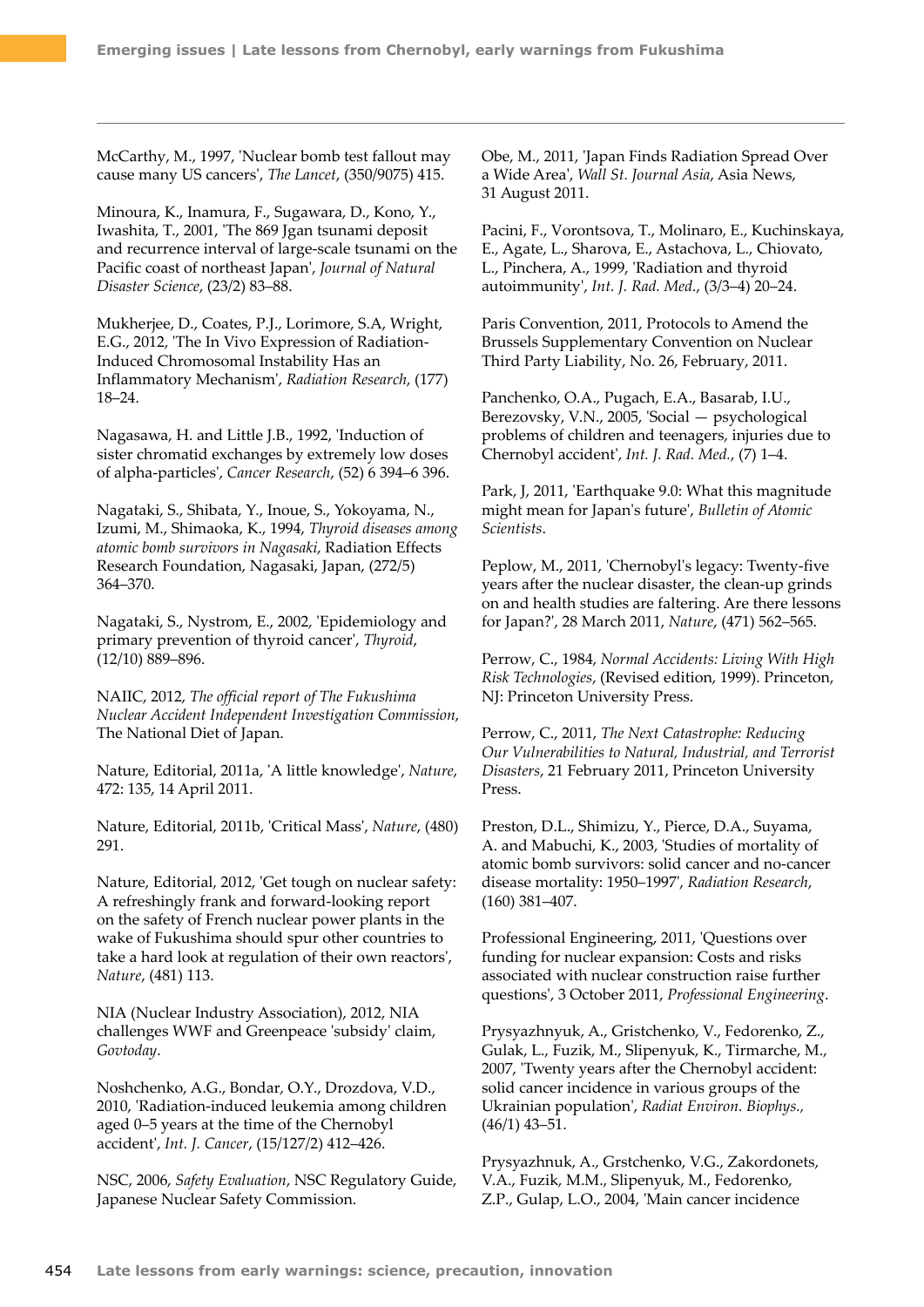regularities in cohort being exposed to radiation in childhood', *Int. J. Rad. Medicine*, (6/1–4) 16–23.

Pukkala, E., Kesminiene, A., Poliakov, S., Zyzhov, A., Drozdovich, V., Kovgan, L., Kyyronen, P., Malakhova, I.V., Gulak, L., Cardis, E., 2006, 'Breast cancer in Belarus and Ukraine after the Chernobyl accident', *Int. J. Cancer,* (119/3) 651–658.

Rahu, M., Tekkel, M., Veidebaum, T., Pukkala, E., Hakulinen, T., Auvinen, A., Rytomaa, T., Inskip, P.D., Boice, J.D., 1997, 'The Estonian study of Chernobyl cleanup workers: II Incidence of cancer and mortality', *Radiat. Res.*, (147/5) 53–675.

Ramana, M.V., 2009, 'Nuclear Power: Economic, Safety, Health, and Environmental Issues of Near-Term Technologies', *Annual Review Environment Resources*, (34) 127–152.

Reardon, S., 2011, 'Fukushima radiation creates unique test of marine life's hardiness', *Science*, (332) 292.

Reuters, 2011, *IAEA experts to help in Japan nuclear clean-up*, 4 October 2011.

Reuters, 2012, Japan Dec nuclear plant usage at 15.2% vs. 67.9% a year ago, Tokyo, 10 January 2012, Reuters.

Richards, H., 2009, *Spent Nuclear Fuel — the Poisoned Chalice: A Paper for the Nuclear Consultation Group*.

Romanenko, A.Y., Finch, S.C., Hatch, M., Lubin, J.H., Bebeshko, V.G., Bazyka, D.A., Gudzenko, N., Dyagil, I.S., Reiss, R.F., Bouville, A., Chumak, V.V., Trotsiuk, N.K., Babkina, N.G., Belyayev, Y., Masnyk, I., Ron, E., Howe, G.R., Zablotska, L.B., 2008, 'The Ukrainian-American study of leukemia and related disorders among Chernobyl cleanup workers from Ukraine: III. Radiation risks', *Radiat. Res.,* (170/6) 711–720.

Rumjanceva, G.M., Muravjev, T.M., Levina, T.M., Sidoryuk, O.V., 2010, 'Rasporstraneost umstvjenoj otstalosti i organicheskih zabolevaniy CNS sredi zhiteley Bryanskoj oblsti, rovishichsa posle avarii na Chernobyl', *RadiaCYIONAYA Gigiena*, (2/3) 24–32.

Sajjadieh, S., Kuznetsova, LV., Bojenko, VB., Gydz, NB., Titkova, LK., Vasileva, OU., Uoshenko, II., Drachyk, TP., 2009, 'Effect of ionizing radiation on development process of T cell lymphocytes in Chernobyl children, Iran', *J. Radiat. Res.*, (7/3) 127–133.

Schneider, M., Froggatt, A., Thomas, S., 2011, *The World Nuclear Industry Status report 2010–2011:* 

*Nuclear Power in a Post-Fukushima World 25 Years After the Chernobyl Accident*, Worldwatch Institute, Washington, Greens-EFA in the European Parliament.

Schwägerl, C., 2011, *Germany's Unlikely Champion of a Radical Green Energy Path*, Yale Environment 360, University of Yale, School of Forestry and Environmental Studies.

Sermage-Faure, S., Laurier, D., Goujon-Bellec, D., Chartier, M., Goubin, A., Rudant, J., Hemon, D., Clavel, J., 2012, 'Childhood leukemia around nuclear power plants French — the study GeoCAP, 2002– 2007', *International Journal of Cancer*, Article Accepted (Accepted, unedited articles published online for future issues).

Sharp, G.B., Mizuno, T., Cologne, J.B., Fukuhara, T., Fujiwara, S., Tokuoka, S., Mabuchi, K., 2003, 'Hepatocellular carcinoma among bomb survivors: significant interaction of radiation with hepatitis C virus infections', *Int. J. Cancer*, (103) 531–537.

Shershakov, V., Kosyh, V., 2011, 'Information Support System for Decision-making in Case of Emergencies Leading to Environmental Pollution: Its Development and Implementation in the Research and Production, Association Typhoon, Roshydromet' [\(http://latelessons.ew.eea.europa.eu/](http://latelessons.ew.eea.europa.eu/documents-1/typhoon.pdf) [documents-1/typhoon.pdf\)](http://latelessons.ew.eea.europa.eu/documents-1/typhoon.pdf).

Schiellerup, P. and Atanasiu, B., 2011, *Innovations for a Low Carbon Economy — An overview and assessment of the EU policy landscape*. A report for WWF Sweden — final report. Institute for European Environmental Policy (IEEP), Brussels, Belgium. 56 pp + appendices.

Shimizu, Y., Kato, H., Schull, W.J., 1991, 'Risk of cancer among atomic bomb survivors', *J. Rad. Res*., (2) 54–63.

Shimizu, Y., Kodama, K., Nish, N., Kasagai, F., Suyama, A., Soda, M., Grant, E.J., Sugiyama, H., Sakata, R., Moriwaki, H., Hayashi, M., Konda, M., Shore, R.E., 2010, 'Radiation exposure and circulatory disease risk: Hiroshima and Nagasaki atomic bomb survivor data, 1950–2003', *BMJ*, (340) 5 349.

Spix, C., Schmiedel, S., Kaatsch, P., Schulze-Rath, R., Blettner, M., 2008, 'Case-control study on childhood cancer in the vicinity of nuclear power plants in Germany 1980–2003', *Eur. J. Cancer,* (44) 275–284.

SRU (German Advisory Council on the Environment), 2011a, *Pathways towards a 100% renewable electricity system: Summary for policy makers*, SRU, Berlin.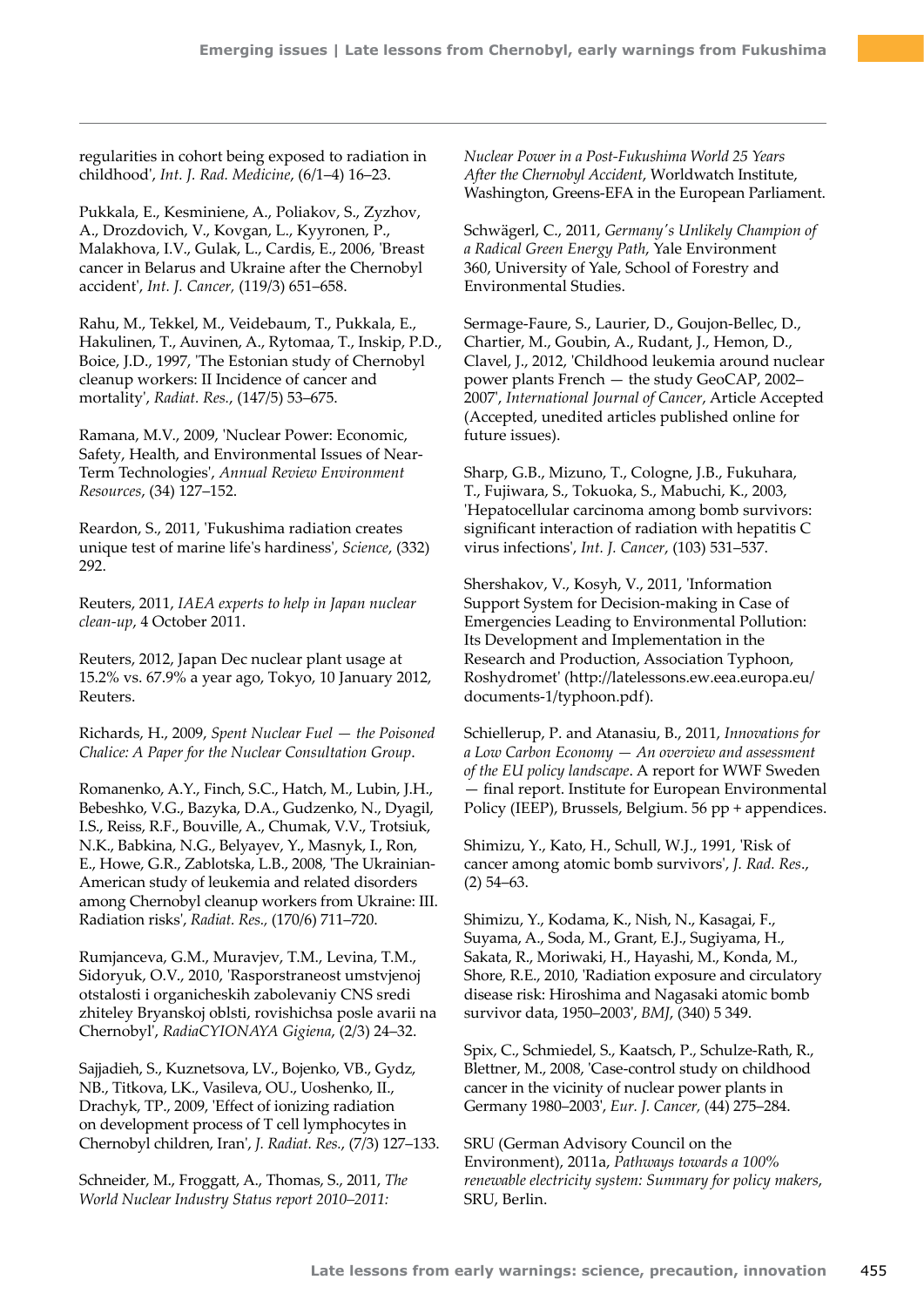SRU (German Advisory Council on the Environment), Faulstich, M., Foth, H., Calliess, C., Hohmeyer, O., Holm-Müller, K., Niekisch, M., 2011b, *Pathways towards a 100 % renewable electricity system*, Special Report, October 2011, SRU, Berlin.

Stirling, A., 2011, *Neglected Nuclear lessons, STEPS (Social, Technological and Environmental Pathways to Sustainability)*, University of Sussex.

Stohl, A.P, Seibert, G., Wotawa, D., Arnold, J.F., Burkhart, S., Eckhardt, C., Tapia, A., Vargas, Yasunari, T.J., 2011,' Xenon-133 and caesium-137 releases into the atmosphere from the Fukushima Dai-ichi nuclear power plant: determination of the source term, atmospheric dispersion, and deposition', *Atmos. Chem. Phys. Discuss.*, (11) 28 319–28 394.

Sugihara, G, Suda, S., 2011, 'Need for close watch on children's health after Fukushima disaster', *The Lancet*, (378/9790) 485–486.

Tazebay, U.H., Wapnir, I.L., Dohan, O., Zuckier, L.S., Zhao, Q.H., Deng, H.F., Amenta, P.S., Fineberg, S., Pestell, R.G., Carrasco, N., 2000, 'The mammary gland iodide transporter is expressed during lactation and in breast cancer', *Nature Medicine*, (6/8) 871–878.

TEPCO (Tokyo Electric Power Company), 2012, *Current Status of Fukushima Daiichi and Fukushima Dai-ichi Nuclear Power Station*, 16 December 2011, TEPCO.

Timoshevskiĭ, A.A., Kalinina, N.M., Grebeniuk, A.N., 2011, 'The state of immunitity in the liquidators with cardio-vascular diseases as a consequence of the Chernobyl accident', *Radiats. Biol. Radioecol.*, (51/1) 178–184.

Texas Institute, 2011, *Impact of nuclear power projects on credit ratings and creditor recoveries following default of investor owned utilities sponsoring nuclear projects*, Research Study, 1 September, 2011, Texas Institute.

Thomas, S., 2010a, *The Economics of Nuclear Power: An Update*, Heinrich-Böll-Stiftung, Berlin.

Thomas, S., 2010b, *Really, Mr Huhne, you should brush up on your French*, Parliamentary Brief, Online, 1 September 2010.

Thomas, S., 2010c, *The EPR in Crisis*, PSIRU, University of Greenwich.

Thomas, S., 2011, *New thinking now needed for Nuclear: Public interest in Britain's plans for new*  *nuclear power plants*, Parliamentary Brief, Online, 4 April 201.

Tokunaga, M., Norman, J.E. Jr., Asano, M., Tokuoka, S., Ezaki, H., Nishimori, I., Tsuji, Y., 1979, 'Malignant breast tumors among atomic bomb survivors, Hiroshima and Nagasaki, 1950–1974', *J. Natl. Cancer Inst.*, (62/6) 1 347–1 359.

Tomoyuki Taira T., Hatoyama, Y., 2011, 'Nationalise the Fukushima Daiichi atomic plant: Only by bringing the nuclear power station into government hands can scientists find out what really happened', *Nature*, Comment, (480) 313–314.

UNDP, UNICEF, UN-OCHA & WHO, 2002, *The Human Consequences of the Chernobyl Nuclear Accident: A Strategy for Recovery*, A Report Commissioned by UNDP and UNICEF with the support of UN-OCHA and WHO, 22 January 2002.

UNSCEAR (United Nations Scientific Committee on the Effects of Atomic Radiation), 1993, *Sources and Effects of Ionizing Radiation*, UNSCEAR 1993 Report to the General Assembly, with Scientific Annexes.

UNSCEAR (United Nations Scientific Committee on the Effects of Atomic Radiation), 2008, *Sources and effects of ionizing radiation, vol. II, UN*, Report to the General Assembly with Scientific Annexes, New York.

Vienna Declaration, 2011, Declaration, May 25, 2011, Vienna, Ministers and Heads of Delegations of Austria, Greece, Ireland, Latvia, Liechtenstein, Luxembourg, Malta and Portugal, Lebensministerium.

Versicherungsforen Leipzig GmbH, 2011, *Calculating a risk-appropriate insurance premium to cover third-party liability risks that result from operation of nuclear power plants*, Commissioned by the German Renewable Energy Federation (BEE), Günther B., Karau T., Kastner E-M., Warmuth W., Leipzig, 1 April 2011.

Volodymyr, G., Bebeshko, D.A., Bazyka, V.B., 2007, 'Chernobyl: Current situation of non-cancer diseases', *International Congress Series*, (1299) 54–59.

Warren, A., 2011, *Thirty years on and still waiting for an answer: Why does Germany expect to cut electricity consumption while the UK foresees demand doubling? It's because the UK still hasn't done the analysis*, The Warren Report, Energy in Buildings in Industry (EIBII), February 2011, p. 12.

WENRA Task Force, 2011, 'Stress tests' Specifications, Proposal by the WENRA Task Force, 21 April 2011.